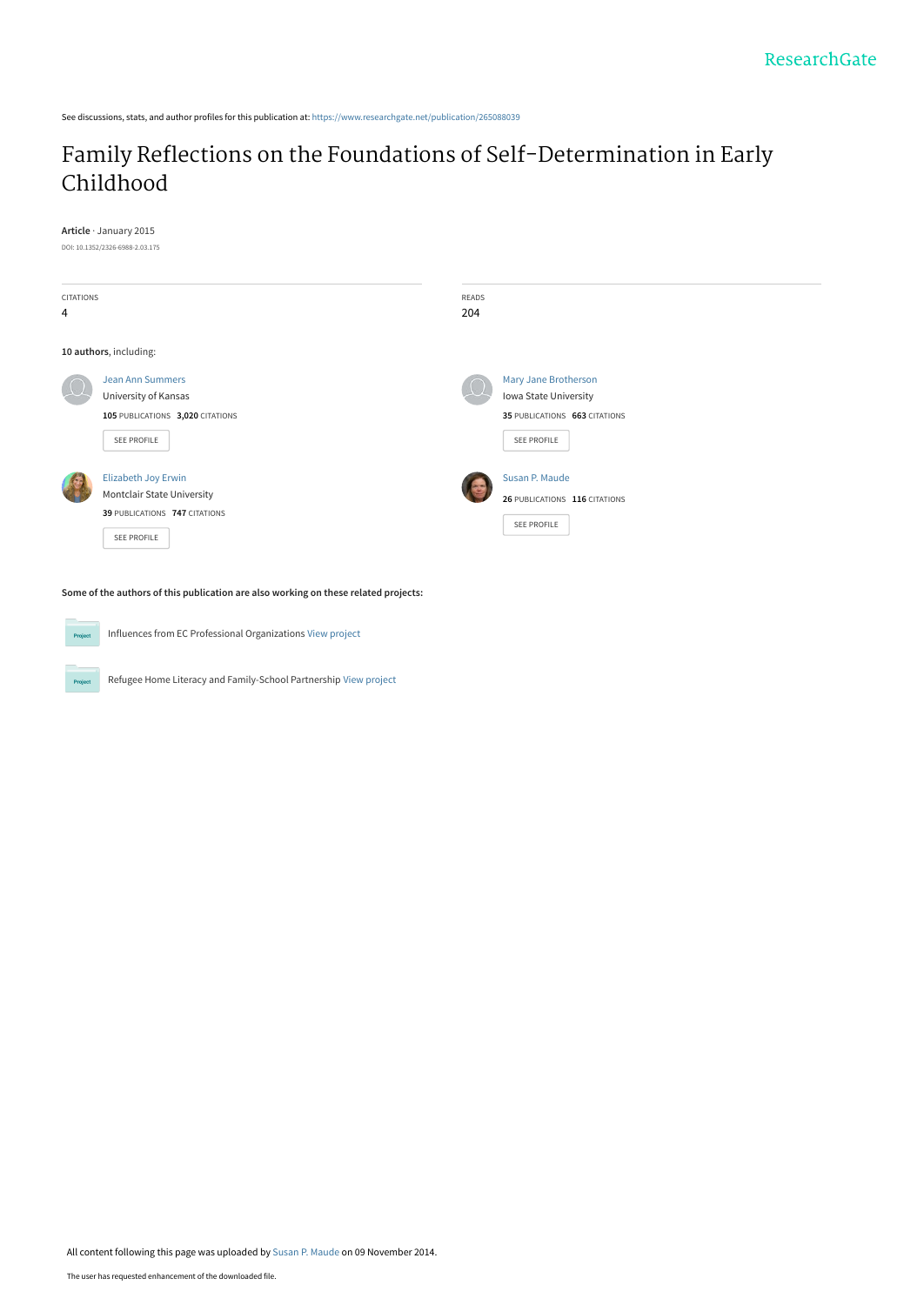# Family Reflections on the Foundations of Self-Determination in Early Childhood

Jean Ann Summers, Mary Jane Brotherson, Elizabeth J. Erwin, Susan P. Maude, Susan B. Palmer, Shana J. Haines, Vera Stroup-Rentier, Hsiang-Yi Wu, Nancy Farstad Peck, and Yuzhu Z. Zheng

#### Abstract

This study investigated families' perspectives about and strategies used to develop foundational skills (i.e., choice-making, self-regulation, and engagement) leading to the development of the self-determination of their young children with disabilities. Two research questions guided the study: (1) What do families believe is important when working with practitioners in partnership to build foundational skills leading to self-determination at home and school? (2) What do families think about providing opportunities for developing these skills, and how do they provide such opportunities? Qualitative data were collected through in-depth interviews and an open-ended online survey. Families reported a variety of strategies used to develop choice-making, self-regulation, and engagement skills. Results can assist early education service providers to better understand how families conceptualize choice-making, self-regulation, and engagement for their children to successfully build partnerships and engage families.

#### Key Words: self-determination; early childhood special education; families; practitioners; choice-making; self-regulation; engagement; disabilities

There is growing interest in understanding how the foundational skills leading to the development of self-determination can support young children with disabilities (Brotherson, Cook, Erwin, & Weigel, 2008; Palmer et al., 2013; Shogren & Turnbull, 2006). Self-determination has been broadly understood as making or causing things to happen in one's life; as acting volitionally (Palmer & Wehmeyer, 2003). In early childhood we can focus on the foundational skills and behaviors leading to the development of selfdetermination. For children ages 3–5 years, the foundations to these skills include (a) having opportunity to make age-appropriate choices, (b) supporting and enhancing self-regulation skills, and (c) increasing levels of engagement with people and activities (Erwin et al., 2009; Palmer et al., 2013).

Young children are naturally inquisitive. The foundational skills leading to the development of self-determination play a natural role in how preschoolers discover and interact with the environment, people, and objects they encounter. Erwin and Brown (2003) suggested that ''as young children make choices, indicate preferences, problem solve, plan, and initiate, they are making sense of the world around them in a way that can ultimately produce feelings of competence, confidence, and empowerment'' (p. 78). Since young children remain dependent upon others for caregiving and support, they are not developmentally ready to act in a self-determined manner, fundamentally due to a lack of maturity, experience, and overall capabilities. However, it is becoming increasingly clear that the antecedent skills leading to the emergence of self-determination in adolescence begin to emerge in early childhood (Palmer & Wehmeyer, 2003). Further, the adults in a young child's life are in a position to foster these *foundations* of self-determination by promoting a sense of autonomy and self-realization (Brotherson et al., 2008; Shogren & Turnbull,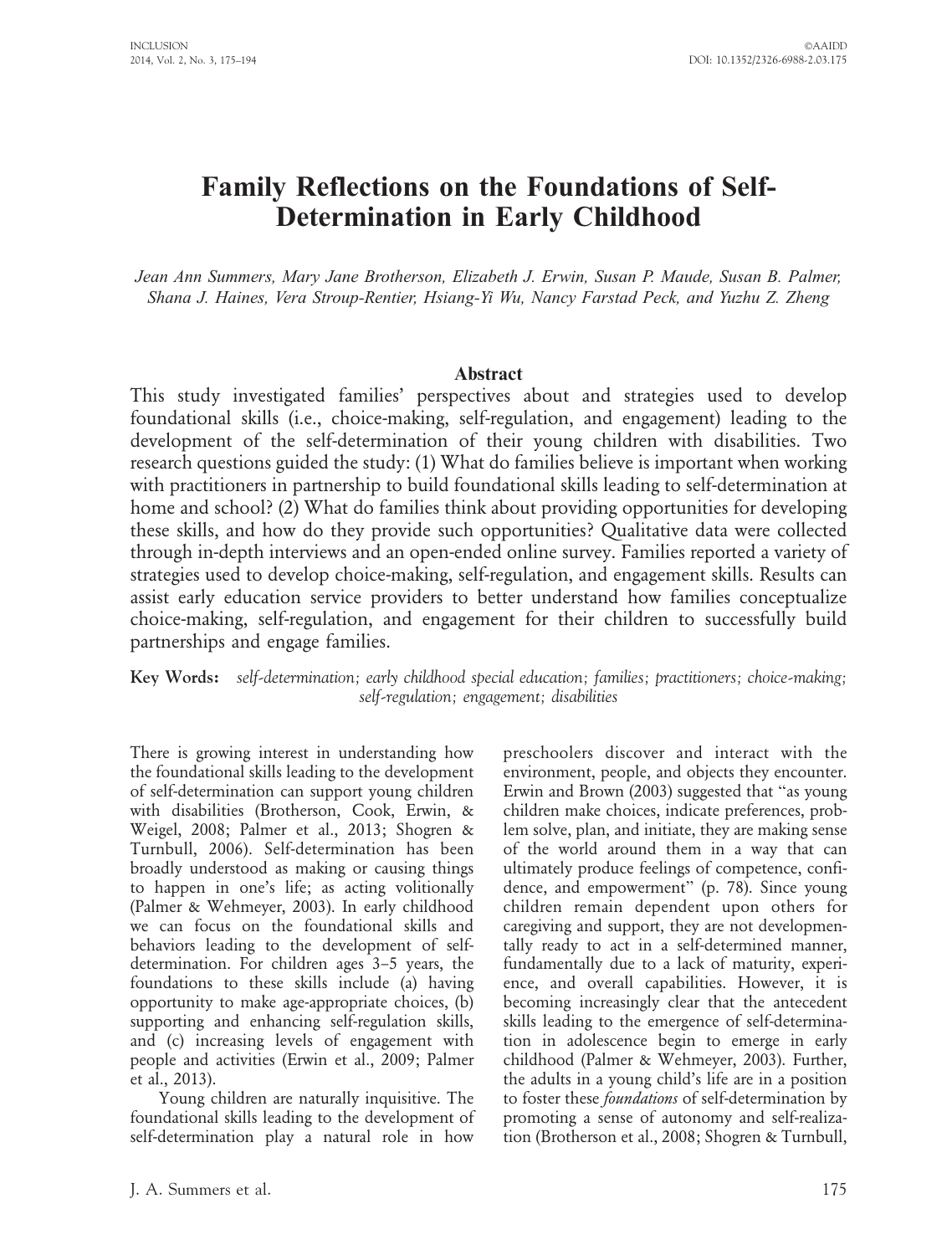2006) and by practicing and building children's capacity for choice-making, self-regulation, and engagement (Palmer et al., 2013).

Any discussion of the development of selfdetermination and early childhood must place families at the center because they play a key role in providing natural and multiple opportunities for their children to develop foundational skills leading to the development of self-determination (Brotherson et al., 2008). And yet, there is often limited understanding regarding what self-determination means to families and how practitioners can work in partnership with families to promote early foundational skills at home and school. Despite the support in the literature for the critical role of families in encouraging the precursors of self-determination in young children, there is little empirical literature to shed light on what families actually think and do about elements of self-determination.

As we investigate family perspectives, we must consider how culture impacts viewpoints. Although there is still much to learn about how self-determination is operationalized in culturally and linguistically diverse populations, there is a rapidly expanding body of knowledge that has begun to shape our understanding of what is known (Nota, Ferrari, Soresi, & Wehmeyer, 2007). Wehmeyer and colleagues (2011) suggest although self-determination as volitional action may be valued across cultures, the construct of selfdetermination may be operationalized uniquely across various cultural belief systems. The focus on cultural perspectives and self-determination is essential in strengthening an understanding of how to translate research into personally tailored practices for students with disabilities in the classroom and home environments. Although there is an established context for understanding culture and self-determination (Shogren, 2011), there remains a need to intentionally document family voices, practices, and beliefs, especially as they change over time.

Because families are the constant cultural variable in children's lives, it is particularly helpful to understand practices that underscore families' perspectives on promoting foundational skills that lead to the development of self-determination. Specific Anglo-European cultural values mistakenly understood as being associated with selfdetermination such as personal control, individualism, time dictates, informality, future and goal orientation, competition, materialism, and change

(Turnbull & Turnbull, 2001) may be in contrast to views held by individuals from other cultures (Lynch & Hanson, 2011). Although values and beliefs related to self-determination have been studied from a diverse cultural lens, given the number of studies exploring divergent perspectives about self-determination in non-European cultures, we know very little about how families in the mainstream American culture think about building children's foundational skills to promote the development of self-determination and what strategies they use to do so. Equally, we lack understanding about what actions families may or may not take in support of building foundational skills in young children with disabilities leading to the development of self-determination.

The primary focus of this article is to understand what families think about building children's foundational skills and what strategies they use to do so in partnership with practitioners. This article builds on a conceptual model that describes the basic foundational skills for the development of self-determination (Palmer et al., 2013). The foundations model focuses on three encompassing early foundational skills that can lead to later self-determination: choice-making, self-regulation, and engagement. This research was part of the initial query of family perspectives to design the Foundations Intervention, as part of an Institute for Educational Sciences Goal Two Development Grant.

## **Method**

This study was an initial exploration to determine family perspectives about building children's foundational skills to promote the development of self-determination and the strategies they use so as to develop an intervention to yield positive outcomes for the child within the framework of adult support. This study used a qualitative, constructivist design fusing two primary sources of information from families to explore answers to two research questions: (1) What do families believe is important when working with practitioners in partnership to build foundational skills at home and school leading to self-determination? (2) What do families think about providing opportunities for developing these skills, and how do they provide such opportunities? The use of multiple data sources in qualitative research is an approach supported by methodologists to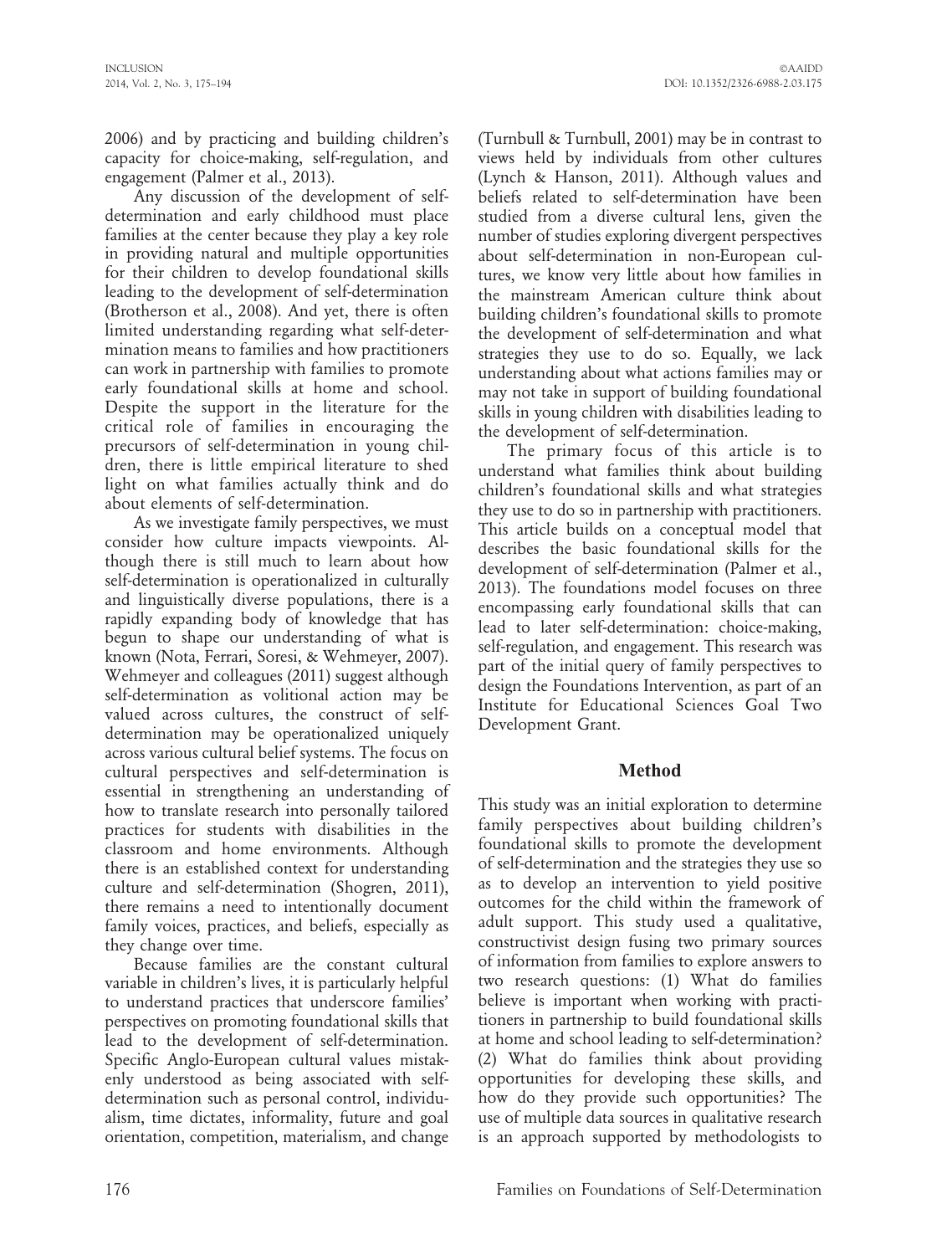strengthen the dependability and overall trustworthiness of the research (Anfara, Brown, & Mangione, 2002; Creswell, 2012). The first data source was a series of in-depth individual qualitative interviews with 15 families. The second data source were the open-ended comments taken from an online survey of 216 families disseminated through national family support newsletters and list serves.

## Researcher Background

Qualitative researchers are the instruments of their research and it is important to know their backgrounds to gain an understanding of the lens through which they collected and analyzed the data (Creswell, 2012). We conducted this study as a collaborative research team including principal investigators and graduate students working at one of three universities. The complete 12-member research team provided rich and broad perspectives in the analysis and interpretation of data during weekly conference calls and individual site weekly research team meetings. The research team represented the perspectives of researchers, practitioners, family members of children or young adults with disabilities, and graduate students. It included the disciplines of early childhood special education/inclusive education, human development and family studies, and elementary education. One White male and two Asian females joined nine White female researchers. Eight of the group members were also mothers. As a whole, the research team valued the wisdom of families when identifying child priorities within a culturally responsive, family-centered context.

## Data Source One: In-Depth Qualitative Interviews

Participants. We asked early childhood administrators and practitioners in three states to send a recruitment flyer to parents who had a child 3–5 years of age with an individualized education program (IEP) in their inclusive programs to invite participation in this study. The flyer indicated that families would participate in an interview to give their thoughts about working with practitioners, and about their insights on offering their child choices, developing self-regulation, and supporting engagement. They were told they would receive an honorarium (\$25) for participating. Fifteen mothers of 16 young children with various physical, sensory, and cognitive disabilities responded and were interviewed for this study; one interview also included a father who joined his wife. Table 1 shows the participants were well-educated, White, and their children represented a range of disabilities including types and severity levels. Protection procedures for human subjects were followed via protocols at all three research sites.

Interview protocol. We developed the interview protocol during weekly research discussions, centered on the following five grand tour questions with probes:

- 1. Tell me about your family.
- 2. What choices does your child make and how does he or she make those choices?
- 3. How does your child manage or regulate his or her emotions, behavior, or attention?
- 4. How does your child engage with the people and things around him or her?
- 5. How do you think the school can work most effectively with you and your family to promote these skills for your child?

Probe questions could also be asked depending on the question content and direction of the interview. For example, the question on choices might include the probes: How does your child let you know what she wants? How do you decide when to let her make choices? Or how, if at all, do you encourage choice-making?

Interviews. All members of the team received training on qualitative interviewing techniques, supplemented by reflections and feedback during the weekly face-to-face staff meetings at each site as well as full research team conference calls. The interviews averaged 45 mins in length and were arranged at the convenience of the families. Five families had a telephone interview; the other 10 interviews were conducted face-to-face. Immediately following each interview, the researcher completed an interview sheet to summarize the essence of the interview; this was disseminated to the full team prior to weekly debriefing meetings. The interview summary sheets encouraged interviewers to record analytic memos about initial codes or emergent patterns. All of the interviews were audio recorded and professionally transcribed.

Data analyses. In the weekly research conference calls, the team as a whole discussed the ongoing interviews, shared interview summaries and analytic memos, and discussed emerging categories. These calls were useful to coordinate interviews across researchers and to bring research-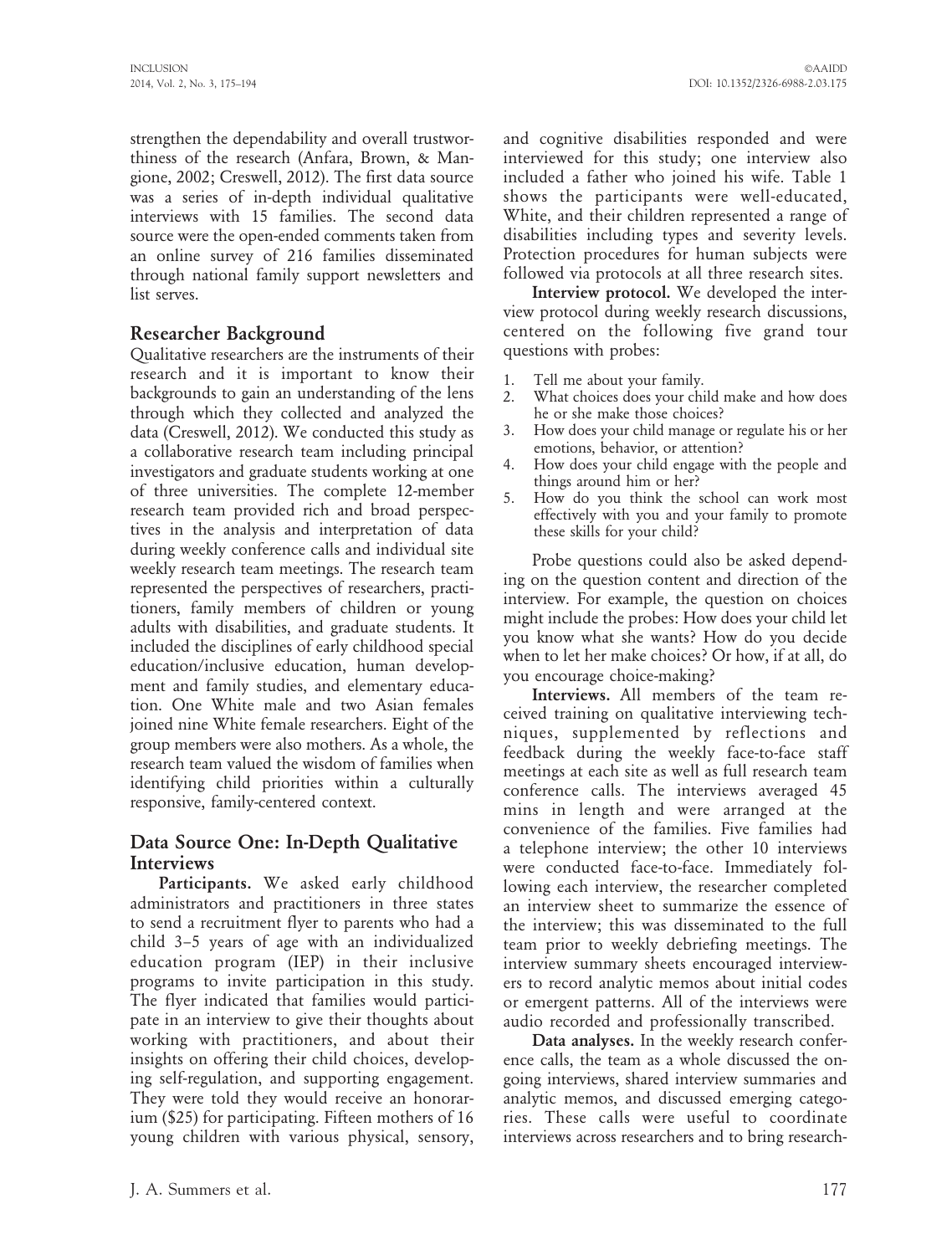|                   |                           | Age         |               | Education     |           |                           |                |             |                                              |
|-------------------|---------------------------|-------------|---------------|---------------|-----------|---------------------------|----------------|-------------|----------------------------------------------|
| Site              | Gender                    | Range ES    | Race          | Level         |           | Location Children ATC GTC |                |             | Primary Diagnosis                            |
| Iowa              |                           |             |               |               |           |                           |                |             |                                              |
| 1                 | $\mathbf{F}$              | 30-34 E     | W             | M             | <b>SC</b> | $\overline{4}$            | 4              | M           | Physical disability                          |
| $\overline{2}$    | $\mathbf F$               | 30-34 E     | W             | <sub>CC</sub> | <b>SC</b> | 1                         | 5              | M           | Social and language<br>delays                |
| 3                 | $\mathbf{F}$              | $40 - 44$ E | W             | <b>MD</b>     | U         | $\overline{2}$            | 4              | M           | <b>ASD</b>                                   |
| 4                 | $\mathbf F$               | 45-49 E     | W             | AS            | <b>SC</b> | $\mathbf{2}$              | 5              | F           | Down syndrome                                |
| 5                 | $\mathbf F$               | 30-34 E     | W             | B             | <b>SC</b> | $\overline{2}$            | $\overline{4}$ | $\mathbf M$ | Hearing loss                                 |
| <b>Kansas</b>     |                           |             |               |               |           |                           |                |             |                                              |
| 1                 | $\boldsymbol{\mathrm{F}}$ |             | 40–44 UE W/NA | JD            | U         | 3                         | $\overline{4}$ | F           | $CP$ , $D/B$ , $\&$ multiple<br>disabilities |
| $\overline{c}$    | $\boldsymbol{\mathrm{F}}$ | $40-44$ E   | W             | B             | <b>SC</b> | 3                         | 5              | M           | <b>ASD</b>                                   |
| 3                 | $\mathbf F$               | 30-34 E     | W             | M             | <b>SC</b> | 3                         | $\overline{4}$ | M           | CP, D/B                                      |
| 4                 | $\boldsymbol{F}$          | 35-39 E     | W             | M             | U         | $\mathbf{2}$              | 5              | M           | Sensory integration                          |
| 5                 | F                         | 24-29 E     | W             | <b>HS</b>     | U         | $\mathbf{1}$              | 5              | $\mathbf M$ | Epilepsy and ASD                             |
| <b>New Jersey</b> |                           |             |               |               |           |                           |                |             |                                              |
| 1                 | $\mathbf F$               | 35-39 UE W  |               | M             | U         | 3                         | 3 & 5          | M/F         | $3 = \text{ASD} \&$<br>$5 = ADHD$            |
| $\overline{c}$    | Male $&$ F                | $40 - 44$ E | W             | M             | <b>SC</b> | 3                         | 5              | M           | DD                                           |
| 3                 | F                         | 35-39 UE    | W             | B             | <b>SC</b> | 2                         | 5              | M           | <b>ASD</b>                                   |
| 4                 | F                         | $40 - 44$ E | W             | M             | <b>SC</b> | 1                         | 5              | M           | <b>DD</b>                                    |
| 5                 | F                         | 45-49 E     | W             | М             | <b>SC</b> | 1                         | 4              | M           | <b>ASD</b>                                   |

Table 1

| Demographic Information for Families Participating in Phone or Face-to-Face Interviews |  |  |  |
|----------------------------------------------------------------------------------------|--|--|--|
|----------------------------------------------------------------------------------------|--|--|--|

*Note.* F = Female; W = White; NA = Native American; ES = Employment Status; E = Employed; UE = Unemployed; M = Master's degree; B = Bachelor's degree;  $CC =$  Community College; JD = Juris Doctorate;  $HS = High School Diploma; MD = Medical Degree; AS = Arts and Sciences Degree; SC = Small City$ (population between 2,500 and 50,000);  $U = Ur$ ban (population between 50,000 and 200,000); ATC = Age of Target Child; GTC = Gender of Target Child; ASD = Autism Spectrum Disorder; CP = Cerebral Palsy;  $D/B =$ Deaf/Blind; ADHD = Attention Deficit Hyperactivity Disorder; DD = Developmental Delay

ers together for initial data analysis simultaneously with data collection (Creswell, 2012). The team as a whole discussed the steps to guide phases of analysis and used interview summary sheets, transcripts, transcript summaries, and analytic memos throughout data analysis.

We conducted the analysis through three iterative cycles: open coding, pattern coding, and selective coding (Saldaña, 2013). In open coding, also called initial coding, the researchers examined discrete parts of the data and continuously examined them and compared them for similarities and differences (Saldaña, 2013). The goal of open coding was to remain open to all possible directions emerging from the data and to begin to label or code what was *seen* in the data. The open coding

process resulted in a number of initial codes (e.g., building trust with professionals, recognizing individual family concerns). In pattern coding, we reorganized and reconfigured the initial codes identified in open coding to develop a more select list of broader categories and themes (Saldaña, 2013). This second cycle of coding "...pull[ed] together a lot of material into a more meaningful and parsimonious unit of analysis'' (Miles & Huberman, 1994, p. 69). Two members of the research team reviewed the raw data and came to agreement about the membership and definition of the codes and themes. In the third iterative cycle, selective coding, the researchers then arranged those categories and themes into a framework that made the most analytic and interpretive sense (Charmaz,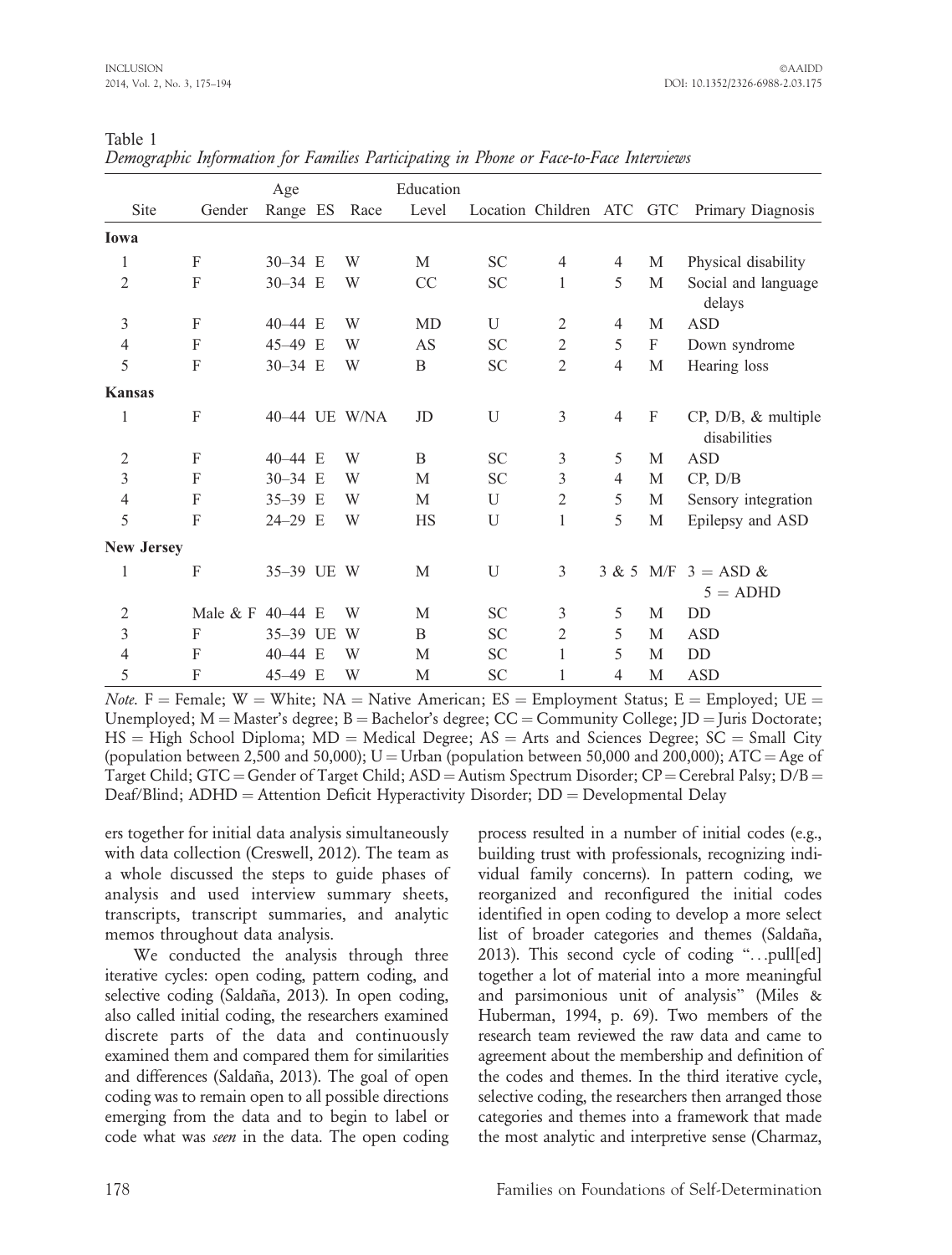2006). The team reviewed and discussed this document during the weekly conference calls.

## Data Source Two: Online Survey Open Ended Narrative Analysis

Participants. The purpose of the online survey was to inform the design of our Foundations Intervention project and provide input from a larger number of families than we could interview in-depth. We contacted family leaders in Parent Training and Information Centers and in state early childhood agencies from Illinois and New Jersey to publish a description of our study in their statewide newsletters or electronic family list serves; subsequently, agency and parent groups from New York and Vermont also requested permission to publish the article about our study in their newsletters as well. The description of the study contained a link to our online survey and invited responses from families of children with disabilities ages birth through 8 years. A limitation of this method of distribution is that we cannot compute response rates since we do not know how many people actually received the invitation to participate in the survey. The focus of the survey was to provide an additional source of information from families to inform our intervention development project about acceptable practices related to choice-making, self-regulation, engagement, and partnership. The widespread nature of the distribution resulted in 237 responses from families of which 216 were families of children between birth and age 8. Participants were primarily located in New York (34.7%), New Jersey (10.2%) and Illinois (9.7%), but we also received responses from people in at least 23 other states as the family groups tend to share such online opportunities. Table 2 provides a summary of the participants who completed the online survey. Disability labels represented in the sample included speech/language, developmental delay, autism, attention deficit disorder, visual and hearing impairments, and physical disabilities. Upon survey completion families received several children's books and a summary report of the tips and strategies we collected. Table 2 provides a summary of the participants who completed the online survey.

Survey protocol. The 25-item survey was created in an electronic, online survey format (http://www.surveymonkey.com). In addition to a demographic section about the child and the family respondent (11 items), the survey contained

Demographic Information as Reported by Families Participating in Online Survey  $N = 216$ 

| Characteristic                | $\boldsymbol{N}$ | $\frac{0}{0}$ |
|-------------------------------|------------------|---------------|
| Race                          |                  |               |
| White                         | 155              | 71.80         |
| <b>Black</b>                  | 11               | 5.10          |
| Latino                        | 33               | 15.30         |
| Asian/Pacific Islander        | 8                | 2.20          |
| Native American               | 6                | 2.80          |
| Other                         | 3                | 2.80          |
| <b>Marital Status</b>         |                  |               |
| Married                       | 175              | 81.00         |
| Single                        | 20               | 9.30          |
| Not Reported                  | 21               | 9.70          |
| Highest Level of Education    |                  |               |
| Some High School              | $\overline{2}$   | .90           |
| High School Graduate or GED   | 33               | 15.30         |
| Associate Degree (AA, AS)     | 29               | 13.50         |
| Bachelor's Degree (BA, BS)    | 65               | 30.10         |
| <b>Graduate Degree</b>        | 56               | 25.90         |
| Not Reported                  | 31               | 14.30         |
| <b>Employment Status</b>      |                  |               |
| Full-time                     | 80               | 37.00         |
| Part-time                     | 43               | 19.90         |
| Unemployed                    | 4                | 1.90          |
| Not employed outside of home  | 65               | 30.10         |
| Not Reported                  | 24               | 11.10         |
| Income                        |                  |               |
| Less than \$19,000            | 15               | 6.90          |
| Between \$20,000 and \$39,999 | 25               | 11.60         |
| Between \$40,000 and \$59,999 | 39               | 18.10         |
| Between \$60,000 and \$79,999 | 45               | 20.80         |
| Over \$80,000                 | 70               | 32.40         |
| Not Reported                  | 22               | 10.20         |
| Other Children at Home        |                  |               |
| Three or Fewer                | 172              | 80.00         |
| Four or More                  | 26               | 12.00         |
| Not Reported                  | 18               | 8.00          |

open-ended questions related to (a) choice-making, (b) self-regulation, (c) engagement, and (d) family-practitioner partnerships. In the choicemaking section, we asked respondents to describe types of choices they offered their child, their child's access to items, and limitations to the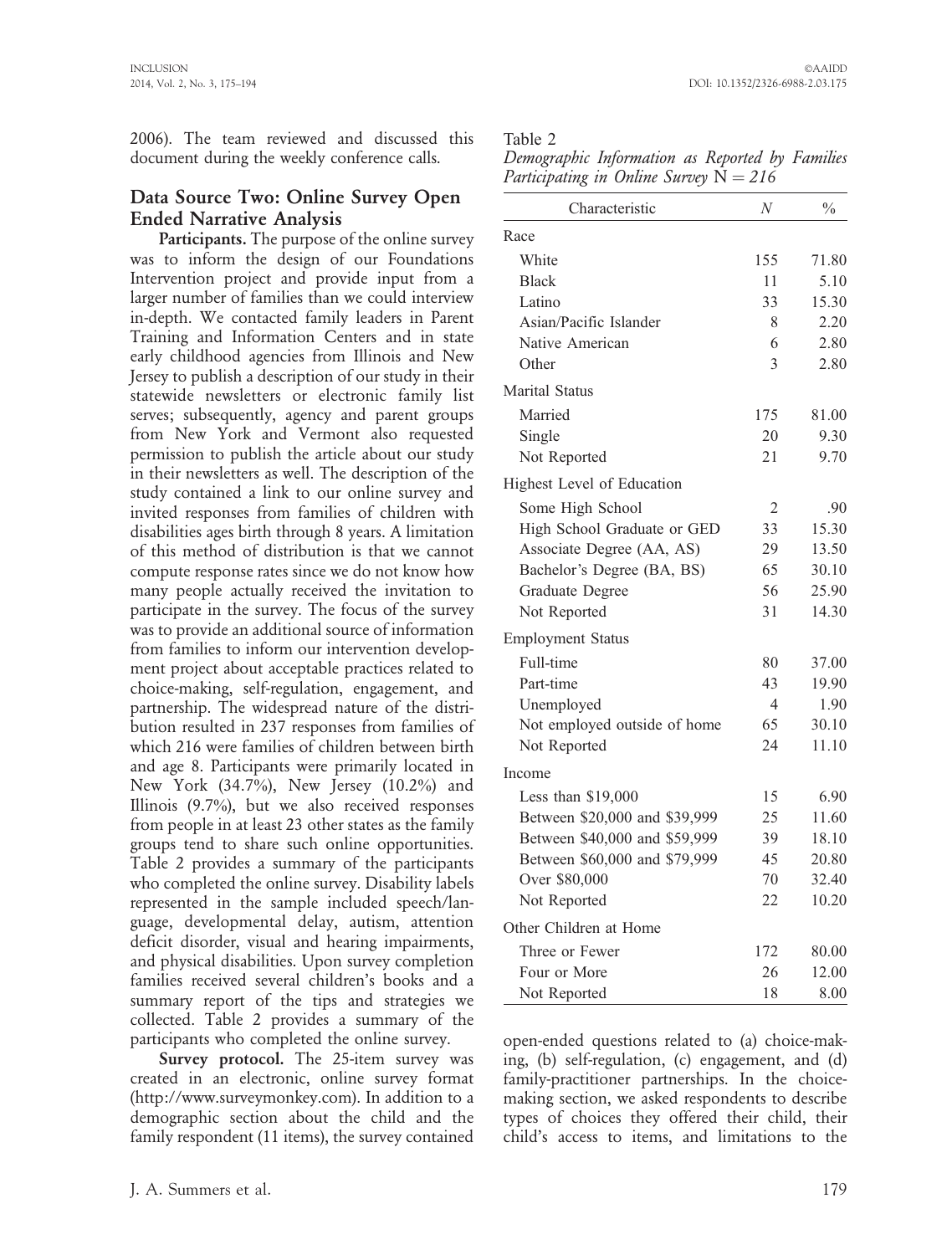family's ability to offer choices. For self-regulation, we asked families to identify situations or routines where their child had difficulty calming him or herself (e.g., mornings, transitions, and bedtime). Engagement included a request for respondents to describe situations or types of activities that their child liked to spend time doing, whether he or she was easily distracted, or, on the other hand, became over stimulated during certain activities. In these three sections, we asked respondents to share any tips or strategies related to choicemaking, self-regulation, or engagement. In the fourth section, family-practitioner partnership, families shared information they wanted professionals to tell them about foundational skills.

Data analysis. All demographic items were summarized using descriptive statistics. The openended comments were downloaded from the electronic databases into Word documents, one for each of the three constructs and a fourth for partnerships. As these were written comments, we treated this dataset as a modified content or narrative analysis (Saldaña, 2013). We coded each document (choice-making, self-regulation, engagement, and partnership) separately. We used an open, pattern, and selective coding process (Saldaña, 2013) similar to that described previously for the interview transcripts. The open coding process resulted in a large number of initial codes (e.g., providing age appropriate choice options, recruiting peers or siblings for engagement). Second, the pattern coding process consisted of clustering similar open codes into emergent themes. Two members of the research team reviewed the raw data and came to agreement about the membership and definition of the themes. The selective coding process assembled the themes, open codes, and example open-ended quotes into an analytical table and circulated to the full research team. The team reviewed this document and discussed areas of ambiguity or convergence during the weekly conference calls. Within the four constructs of the survey, the results included specific themes and strategies for each construct.

## Synthesis of Results

Synthesis. To synthesize the data from the two sources (interviews and online surveys), we created an analytical matrix. On the left hand column of the matrix, we inserted the primary themes identified in the first data source (e.g., partnership preferences, intentional strategies, environmental access). Across the top row of the matrix, we placed

headings for the four primary construct/topic areas for the second data source (i.e., partnership, choice making, engagement, and self-regulation). Each of the research team members independently assigned the Data Source Two themes into a relevant cell of the matrix (e.g., choice-making/intentional strategies). Following this process, we compared results across coders and discussed results to reach consensus on the appropriate placement of themes from Data Source Two as well as areas of ambiguity and convergence of themes in Data Source One. Table 3 depicts the analysis worksheet showing the results of the independent coding synthesis; the reader will also be able to see the initial structures and categories/themes from both data sources. The process resulted in some modifications of the overall framework with categories eliminated, merged, or expanded. At an in-person cross-site meeting of the research teams from all three states, the researchers developed the final conceptual framework in Figure 1.

Validation. Validation refers to the mechanisms or processes used during research that contribute to the rigor and trustworthiness of the data collection, analyses, and interpretation (Creswell, 2012). We asked several questions throughout the study to address rigor and trustworthiness (Charmaz, 2006), such as (a) Are there solid links between the data and the findings (credibility)? (b) Are categories offering new insights and extending current knowledge (originality)? (c) Do the categories portray the fullness of the studied experience (resonance)? and (d) Does the analysis offer interpretations and knowledge that can be used by programs and families in their everyday context (usefulness)? To address these questions of rigor, three validation processes were used: peer debriefing, triangulation, and member checking.

The research team communicated regularly during data collection and analysis to engage in peer debriefing and to record self-reflections and interpretations of data. Part of debriefing included a process of reflexivity, which involves continually examining our own biases in relationship to findings and interpretations (Kleinsasser, 2000). Although it can be difficult to bring together the thinking and perspectives of 12 researchers, the process of doing so enriched our understanding of the data and the credibility of the findings.

Triangulation is a process of examining the data and data analysis from several perspectives (Creswell, 2012). One form of triangulation used was multiple data sources–the use of both in-depth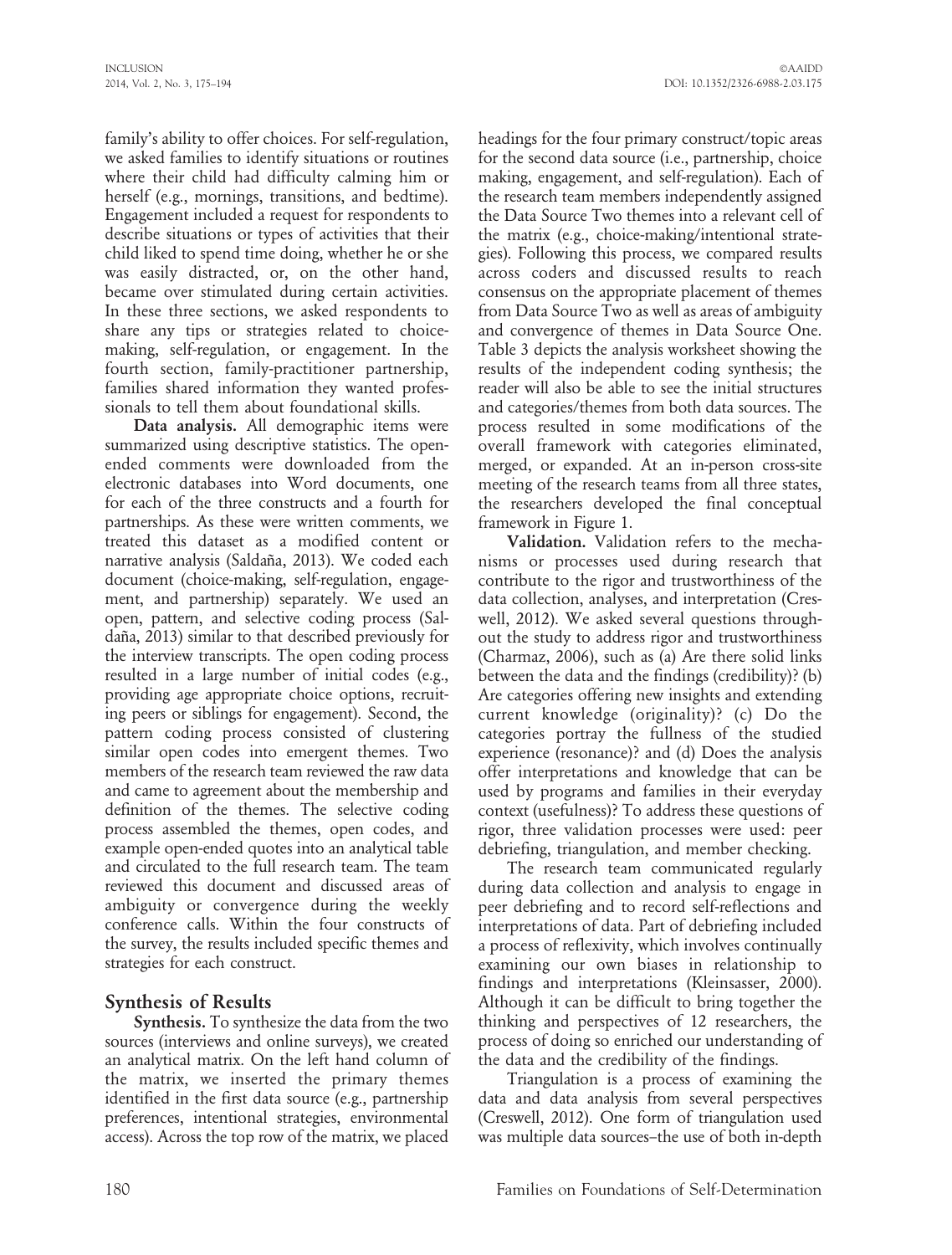| Table 3                                                                                                                                                                                           | Analysis Worksheet for Synthesizing Data Source 1 and Source 2                                                                                                                                                            |                                                                                                                                           |                                                                                                                                                          |                                                                                                   |
|---------------------------------------------------------------------------------------------------------------------------------------------------------------------------------------------------|---------------------------------------------------------------------------------------------------------------------------------------------------------------------------------------------------------------------------|-------------------------------------------------------------------------------------------------------------------------------------------|----------------------------------------------------------------------------------------------------------------------------------------------------------|---------------------------------------------------------------------------------------------------|
| Themes/Categories From                                                                                                                                                                            |                                                                                                                                                                                                                           | Themes/Categories From Open-Ended Survey Comments                                                                                         |                                                                                                                                                          |                                                                                                   |
| Family Interviews                                                                                                                                                                                 | Partnership                                                                                                                                                                                                               | Choice-Making                                                                                                                             | Self-Regulation                                                                                                                                          | Engagement                                                                                        |
| • Adapt to family and child<br>· Have expectations for the<br>Expectations for Partnerships:<br>· Recognize whole family<br>· Build reciprocity<br>· Establish trust<br>characteristics<br>future | Have two-way communication<br>understand family and child<br>· Parents should be actively<br>· Home-school consistency<br>involved as advocates<br>• Be on the same page<br>• Practitioners should<br>· Provide resources |                                                                                                                                           |                                                                                                                                                          |                                                                                                   |
| constructs, strategies fell into:<br>• Modify the environment for<br>· Provide intentional adult<br>For all 3 Foundations<br>access<br>cues                                                       |                                                                                                                                                                                                                           | (classify specific strategies<br>as facilitation or<br>modification)                                                                      | (classify specific strategies)                                                                                                                           | (classify specific strategies)                                                                    |
| • Concerns about safety and<br>• Choice as means to end<br>age-appropriateness<br>Choice Making                                                                                                   |                                                                                                                                                                                                                           | · Maintain neutrality about<br>· Physically show choices<br>• Celebrate and reward<br>which to choose<br>choice-making<br>• Limit choices |                                                                                                                                                          |                                                                                                   |
| · Behavioral strategies<br>· Sensory strategies<br>Self-Regulation:                                                                                                                               |                                                                                                                                                                                                                           |                                                                                                                                           | · Yoga, relaxation, hugging,<br>reducing noise and light<br>• Prepare for transitions<br>• Reward systems,<br>Social stories<br>redirecting<br>$\bullet$ |                                                                                                   |
| • Autism special issues<br>• Creative ideas<br>Engagement                                                                                                                                         |                                                                                                                                                                                                                           |                                                                                                                                           |                                                                                                                                                          | • Follow child's interests<br>· Schedules and timers<br>· Make activity FUN<br>· Positive rewards |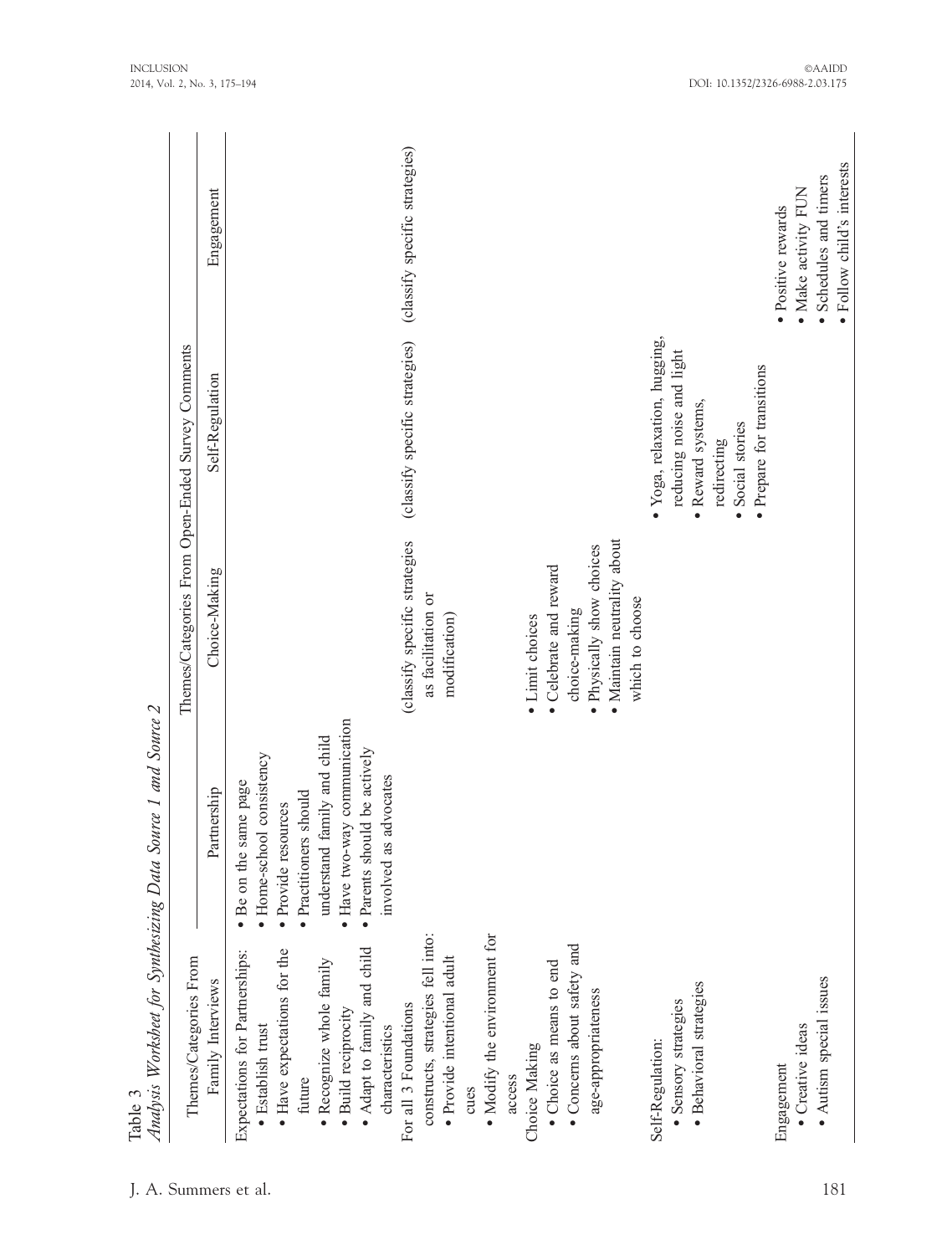

Figure 1. What families are telling us about foundations of self-determination.

interviews and open-ended online surveys provided an opportunity to include a wide range of perspectives. We also utilized researcher triangulation. More specifically, 12 researchers on the team allowed for a subgroup of the researchers to conduct an audit trail; two researchers conducted an audit procedure to ensure that nothing was missed in both the interview and transcript summaries and that comparisons and connections in the data were noted. Multiple researchers also facilitated the production of a thick and rich description of the participants, settings, interviews and analysis as a way of making the research more credible and useful (Anfara et al., 2002).

Another validation process used was member checking. We sent a summary of findings to several study participants for feedback. Several parents not involved in the study were also asked to provide feedback on the usefulness of the study and their input enriched the understanding of the interpretations. Member checking was more than a single event such as verification of transcripts or early interpretations (Carlson, 2010).

#### Findings

We conducted this study to understand what families think about building the foundational

skills leading to the development of selfdetermination and, in partnership with practitioners, what strategies they employ. More specifically, we asked two primary research questions: (1) What do families believe is important when working with practitioners in partnership to build foundational skills leading to self-determination at home and school? (2) What do families think about providing opportunities for developing these skills, and how do they provide such opportunities?

Families discussed their beliefs, desires, and priorities as well as describing a variety of strategies to develop the foundational skills leading to the development of self-determination. The strategies they identified fell into two types: (a) providing intentional adult facilitation and cues, and (b) creating responsive and accessible environments. The strategies they reported were influenced both by expectations and experiences for partnering with practitioners and their own family and child characteristics. Figure 1 depicts the two major themes of the findings and the categories within each: (a) families want partnerships to support foundational skills leading to the development of self-determination, and (b) families use a variety of strategies to promote foundational skills leading to the development of self-determination. Note that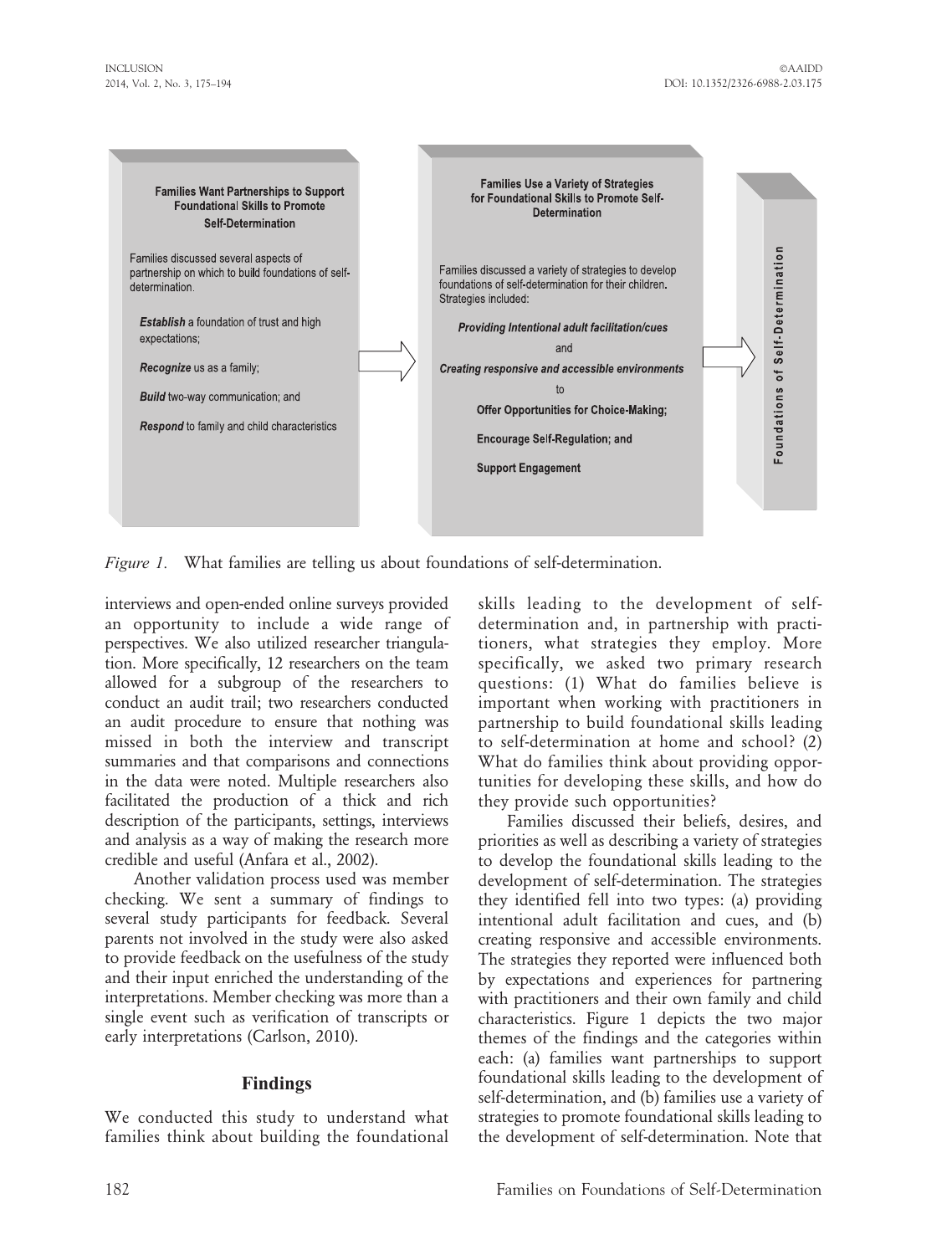in the examples below, the names are changed to preserve confidentiality.

## Families Want Partnerships to Support Foundational Skills to Promote Self-**Determination**

The first of the two major themes highlighted the importance of partnerships. In early childhood special education, families often work on teams with a number of other practitioners such as their child's teacher, as well as a myriad of related service personnel (e.g., speech and language pathologists, occupational therapists, physical therapists). Families in this study identified wanting partnership support from practitioners that would establish a foundation of trust and high expectations, recognize them as a family, build two-way communication, and respond to their specific family and child characteristics.

Establish a foundation of trust and high expectations. Although we asked questions about partnership last in the personal interviews and as a fourth question in the open-ended survey, comments about partnership were interwoven throughout all topic areas. A pervasive theme was a desire for partnerships built on a solid foundation of trust. Families wanted to trust that they were ''on the same page'' as practitioners and that their hopes and dreams for the future were understood, recognized, and supported by practitioners. These participants discussed their hopes and dreams for their children, including friendships, dating, getting married, having jobs and careers, and obtaining the skills to live a happy and an independent life. Several parents spoke of wanting practitioners to respect their optimism and their dreams of normalcy for their children. As one parent shared, ''Teacher expectations can give us hope.'' The family members interviewed did not want to abandon their dreams of normalcy. Families expressed that they wanted the outcome of trust and expectations to be consistency; as one mother put it, ''I hope for consistency of strategies between home and school.''

One respondent gave this message to practitioners: ''Have confidence in him and believe that he is capable of doing whatever he sets out to do....We see him as having completely unlimited potential....I think the sky is the limit.'' Another expressed that she understands her hopes and dreams for her son may be more difficult to reach than with her other children, but she wants and expects the same for all of her children. For some parents these dreams included the goal of inclusion. One participant declared, ''When Clay is ready for Kindergarten he is not going to a special class. I will fight tooth and nail....''

The family survey responses were very consistent with the family interview responses. When asked about what they wanted in partnerships, survey respondents wanted to be ''on the same page'' as practitioners. Family members also indicated they wanted to know that the same values, expectations, or goals were understood by the practitioners working with their child. The need for everyone to be working on the same goals was illustrated by this parent: ''Our daughter does well with verbal cues, and I've noticed that when everyone uses the same terms, for example, ''fix your head'' when she goes into ATNR [asymmetrical tonic neck reflex], then she know[s] what to do when it happens.'' The participating families in both the interviews and surveys were very well aware that positive outcomes for their child required consistency and trust between home and school environments.

Recognize us as a family. Participants discussed awareness or recognition of the family context as key to partnership. As one interviewee stated, ''I want the therapist to understand the whole dynamic of our family. It's important. There is stress. It's exhausting. It's good for everyone to know what is going on!'' For these families, understanding the ''whole dynamic'' of the family included involving siblings and grandparents; understanding care requirements, rural distances, and weekends; building on child and family routines; and understanding changes in routines. One survey participant explained that understanding the family context also meant that practitioners need to recognize that some parents live with ''ambiguity and are still grieving.''

Families who were interviewed particularly discussed wanting their family's strengths acknowledged and respected. Several of these families discussed the support they provided to their children and wanted their knowledge and competence recognized and valued. Some also wanted teachers to recognize the unique strengths of their children. One family member of a son with severe disabilities talked about being proud of her son's ''stubbornness and ability to manipulate others'' as characteristics of his unique strengths.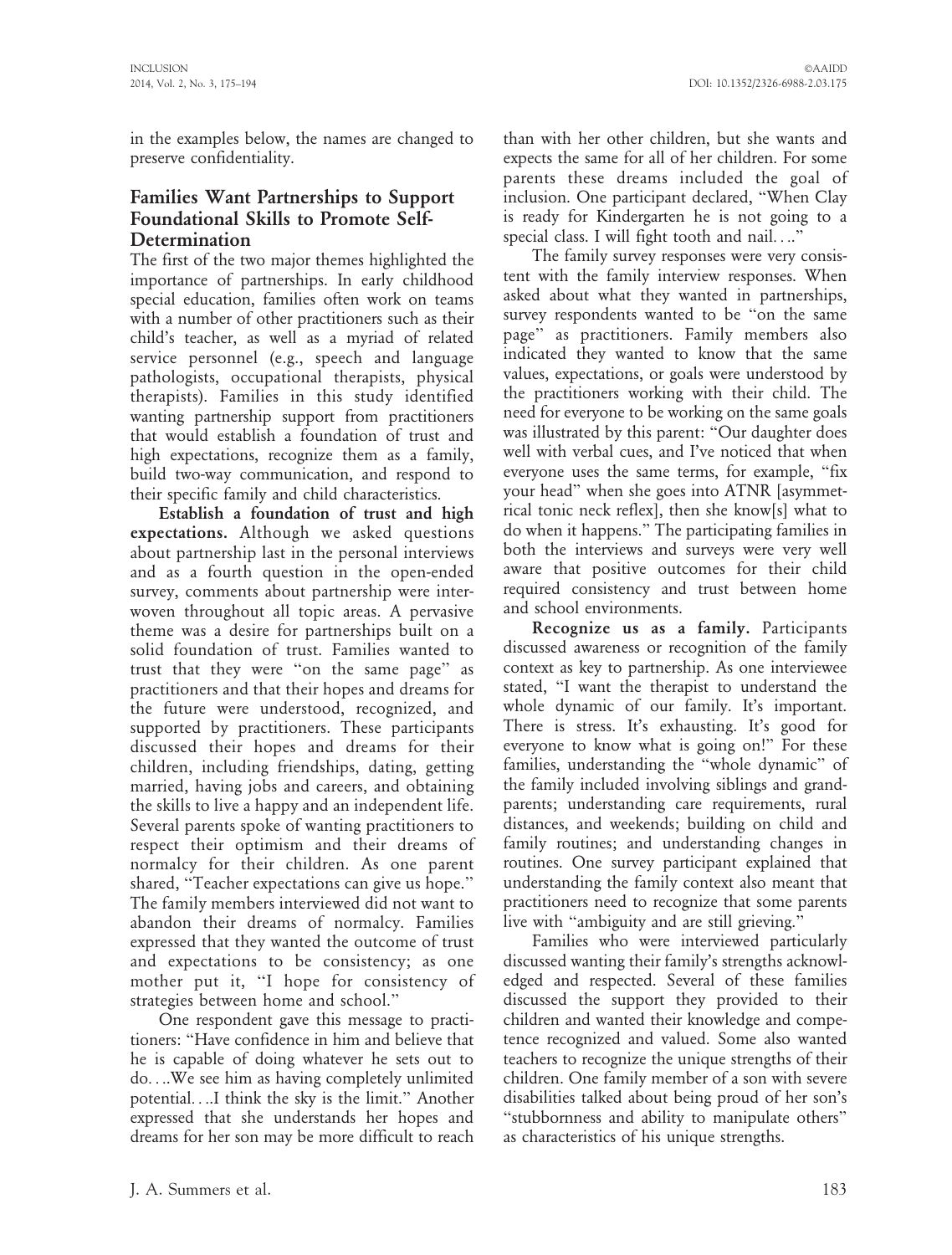Build two-way communication. A third and a particularly large category within supporting partnerships was reciprocal communication. Families, both interviewed and surveyed, wanted partnerships with on-going, two-way communication to answer questions or to discuss needs related to their child as they arose. One interviewed family member wanted ''lots of communication especially on a daily basis...about what happened at school so I can engage him in conversations at home.'' This was consistent with the responses from the survey respondents, whom also indicated the desire for consistency between home and school. One surveyed family member said, ''I find it helpful when the teachers and therapists keep me informed of what tasks they are working on with him so that I know which specific things to focus on at home.''

Several families wrote in the survey about wanting more strategies, resources, and information while others reported it was helpful to receive strategies from practitioners that promote foundational skills leading to the development of selfdetermination such as ''providing limited choices'' or ''taking the time to find the activity that engages my child the most.'' Other families appreciated specific resources such as using the Picture Exchange Communication System (PECs) or choice-type switches to generate child responses to promote skills. These families discussed valuing the tools and information they received from practitioners about how to better understand and promote their child's foundational skills to promote self-determination.

Some interviewed families discussed being able to talk with teachers face-to-face during morning drop-offs; others used a daily notebook that went back and forth from home and school. Still others identified the importance of ''even quick notes or e-mails on the day's activities.'' Surveyed families also discussed a variety of modes of communication (e.g., notebook, face-to-face, phone, e-mail). An important indicator of partnership was matching the communication modes with the individual preferences of families. For example, one surveyed family member stated, ''A communication book is best because it is a running diary that we can reference and compare the entire year of days against each other.'' Yet another stated, ''Face-to-face meetings are my FAVORITE. You gain much more personalized information and have the chance to offer information in return.'' Another said, ''I prefer

phone calls....I want to hear the joy when there are successes and the concern when there are worries.'' These differences in families highlight the need for practitioners to meet the individual communication preferences of families.

For some interviewed families, however, the communication between home and school was stifled. One participant indicated she was not sure how to communicate her hopes to teachers. Another participant discussed that communication was a delicate balance, not knowing how far she could go or what she could ask for from the school. She wanted to know ''how the school accommodates my child without always having to ask.''

Families not only discussed what they wanted from practitioners regarding communication but also what they expected of themselves. Several families expected to be their child's main advocate for helping their child learn the skills to take her or him into a successful future. They assumed the responsibility to explain their child's needs to the teacher and therapists. One participant said, ''Don't be shy. Don't be afraid to be the mom who comes looking for people in the hallway at school.'' Another participant shared that at IEP meetings she wrote and copied a summary for all team members of ''the main things we want for our daughter.'' She stated, ''I want them to know that we're serious. That we are engaged and we're serious....We want to make sure that we're kind of overseeing, managing and that they know where we are wanting to go.'' Another participant was less assertive about advocating for her child. She said that she ''didn't want to burden the teacher with communication.'' One participant stated, ''I haven't connected with therapists since they did the evaluation....I've done nothing on my part.'' She also stated that if she had time it would ''be very helpful to sometimes observe what different teachers do...get new ideas.'' Building partnerships with families takes twoway communication that respects and recognizes the differences of each family and their individual preferences and priorities.

Respond to specific family and child characteristics. Families wanted practitioners to respond to their individual challenges and recognize their personalized journeys of raising children with disabilities. This journey presented challenges to many parents, including having struggles in their marriages, making it difficult for caring for siblings, dealing with their children being exclud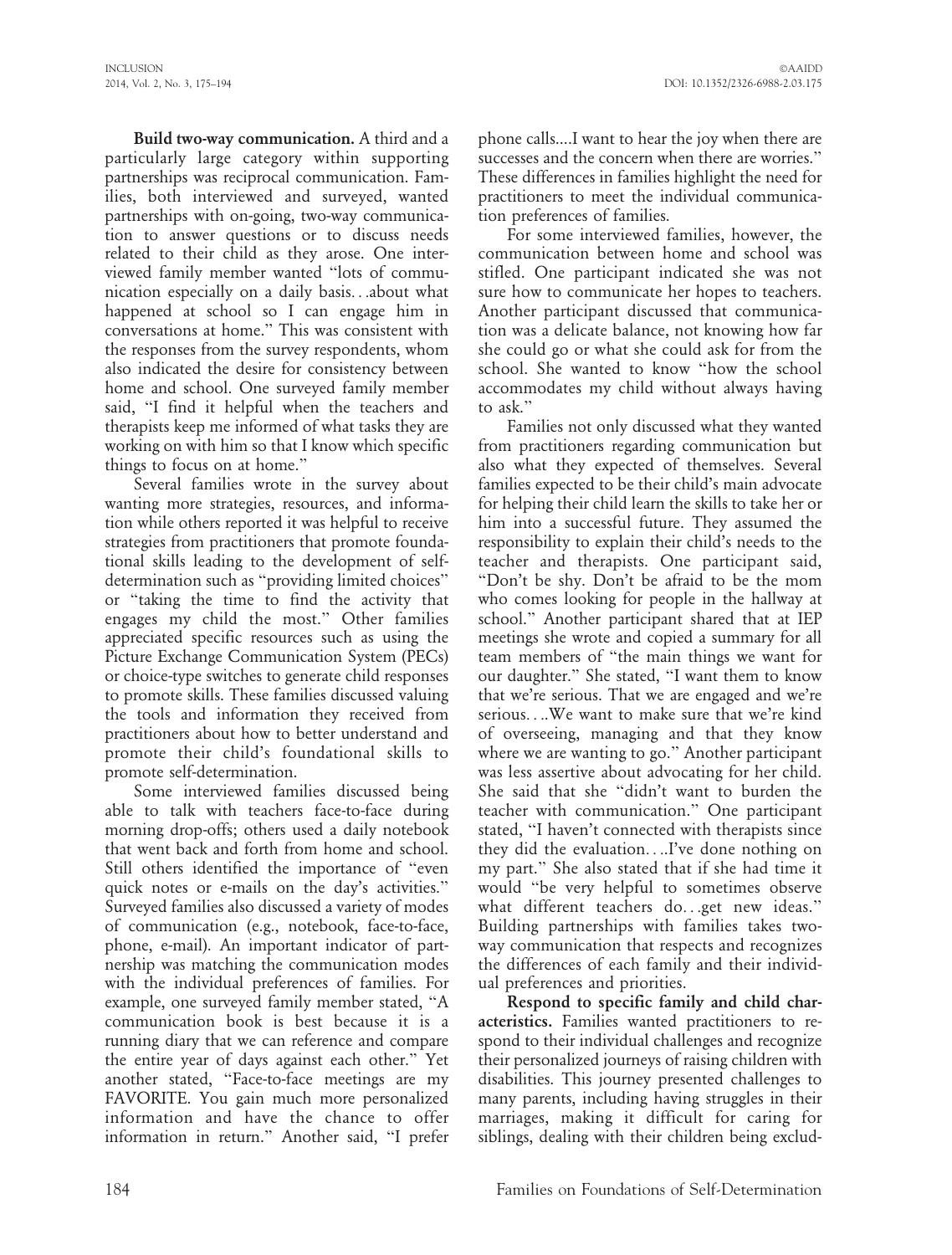ed from birthday parties, not being able to read their children's cues, being anxious about their children's safety, and just being overwhelmed. In the midst of their journeys, families wanted practitioners to recognize that they have strengths and competence.

Families also expressed the need to have practitioners understand the uniqueness of their children, including the children's particular characteristics, interests, and preferences. Families simply wanted their child to be seen, acknowledged, and valued for who they were. In addition, the type and degree of disability of the child influenced the strategies families used and advocated. For example, a child who was identified as having multiple disabilities including deaf-blindness would be given different opportunities for choice-making and engagement than a child who had a hearing loss. Families who had a child with autism encountered their own unique set of issues; sometimes they needed to restrict their child's opportunities to make choices or engage with the environment. A child's disability is not the defining factor in identifying strategies or opportunities but rather the child's unique and individual qualities that shape who they are.

Each family's unique life experiences also shaped their expectations for their child. For example, one mother said:

I look back in my life and I can see how one of the first times I had to make a big decision and it was really hard and it would have been nice to have more help in decision making when I was younger...because of that experience in my life, I would like to be able to pass on the ability to my children to be able to think through choices.

### Families Use a Variety of Strategies to Promote Foundational Skills to Promote Self-Determination

For families of young children, fostering their children's foundational skills leading to the development of self-determination included (a) providing opportunities to make age-appropriate choices; (b) supporting and enhancing self-regulation skills; and (c) increasing levels of engagement with people, their environment, and activities. The families in this study discussed and reported using a variety of strategies which they believed would lead to developing choice opportunities, selfregulation, or enhanced engagement. The strategies used primarily fell into two overarching and overlapping categories: (a) providing intentional adult facilitation and cues and (b) creating responsive and accessible environments (see Figure 1). Families gave examples of each of these two categories of strategies throughout their discussions of choice-making, self-regulation, and engagement. In the following section, we describe these two categories. Then, we describe how these overarching categories applied to the families' fostering of their children's skills within the specific foundational skill areas. Clearly, there is overlap between these two types of categories. For example, changing the environment by lowering the shelves for accessibility by their child or removing other barriers requires intentional adult facilitation. It is important to keep both in mind as we describe the strategies that families used to facilitate the three skill areas that were the focus of this study.

Providing intentional adult facilitation and cues. Overall, families expressed the belief that developing skills for young children requires adults both at home and school to be intentional in encouraging foundational skills to promote the development of self-determination. For children with disabilities, they also noted that they may need to be more purposeful in presenting children with deliberate and multiple opportunities to practice choice-making, self-regulation, and engagement skills. Families embedded intentional opportunities for choice-making, self-regulation, and engagement throughout the day. The differences in families' intention in developing foundation skills varied based on type and severity of their child's disability.

Creating responsive and accessible environments. The families in this study described the importance of arranging the physical world to enable children to access it independently. Families discussed numerous strategies that focused on physical arrangements or accommodations of the environment to provide opportunities for choicemaking, encourage self-regulation, and support engagement. The following section will highlight these responses.

**Opportunities for choice-making.** The majority of the participants agreed that providing children with choice opportunities and helping them learn how to make appropriate choices would help them learn and grow. Families helped their children to both make and regulate choices. Both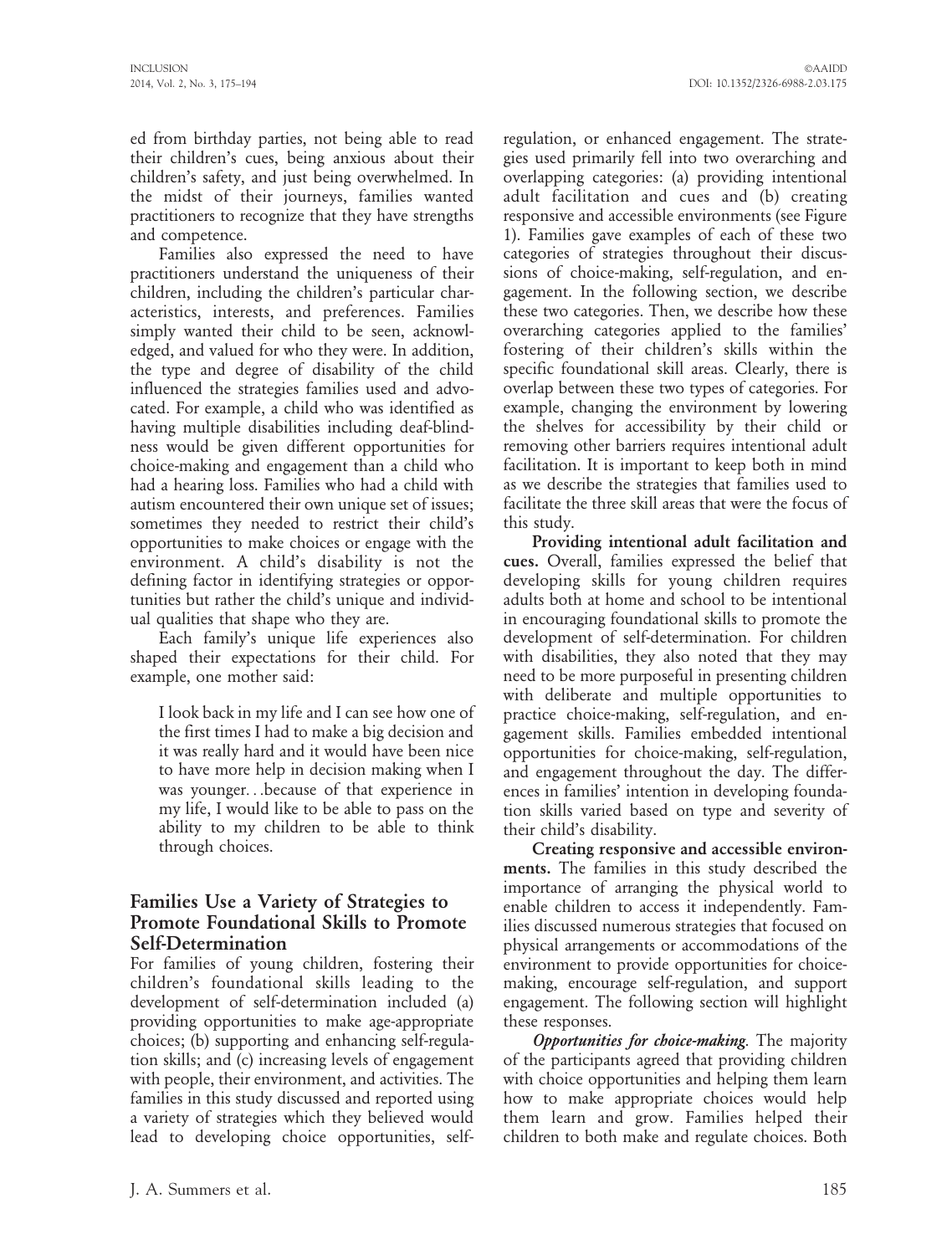interviewed and surveyed families thought it was important to encourage their child to make choices for a variety of reasons. Some families thought it was important to help their child establish a sense of accomplishing some volitional action in their life. As one parent said, ''I really try to give him as much control over his world as is safely possible...since there's so much that he doesn't control.'' Another parent noted:

I have always allowed him as much freedom through trial and error as possible. This may mean a messy area but . . . "NO" is not something I use. There will always be times when options are limited and it's important for him to know the difference between when he has options and when he doesn't.

Other families offered choice opportunities as a teaching tool, especially for children who need practice with their language, socialization, or gross motor skills, such as requiring the child to ''use their words'' or reach for the preferred toy to help the child gain these skills. They also offered choice options as a way to help regulate behavior, as they observed their child was much calmer or less oppositional when he or she was given a choice about a food or an activity. In short, families valued the ability to make choices as a means to an end, for better communication, motor skills, and positive, prosocial behavior.

Families who shared strategies were well aware of the need to be intentional about teaching choice-making and/or decision-making to their child with a disability. Strategies included (a) using verbal or physical prompts to offer choice opportunities, (b) maintaining neutrality regarding child's choice, (c) providing space and time for the child to process and make choices, (d) beginning with limited or simple choice options, (e) celebrating/rewarding choices, (f) structuring the environment to place choices within reach, and (g) using a picture communication board or other assistive technology.

Verbal or physical prompts were often used, such as letting the child know what various options are available. One parent suggested, ''I physically show him the choices. I get eye contact before we go over the choices.'' Another strategy was maintaining neutrality. Families tried to avoid showing a preference for one choice option or the other so as to ensure the child was really making a choice and not following the parent's cue. To

promote independent choice-making, one parent commented, ''I try not to say what they are since my daughter will normally answer with the last option. I just say, 'Which one do you want?'''

Another strategy that families discussed was taking extra time. The respondents pointed out the benefits for the parent to be patient and to encourage the child to take his or her time and not feel rushed. This seemed particularly important in remembering that young children often need to think about choice options and ''process'' their decisions. Parents pointed out that in a busy day this was not always possible, but they emphasized that taking the time to pause and wait for the child to respond was very important.

Families also identified limiting the number of choices as another useful strategy in promoting foundational skills leading to the development of self-determination. Keeping the options to a few, such as ''do you want the red shirt or the orange shirt?'' was a way to avoid overwhelming the child with too much information. One parent reported, ''I try to limit the choices to two things because it seems that if he has more than that he gets confused and won't answer.'' Also, families noted that limiting choice options to those they found acceptable was the way to keep choice-making within age-appropriate boundaries (e.g., choosing between two healthy snacks). One family shared their experience with gradually adding more choice options:

At first when we were teaching him to make a choice he only had one option and had to indicate or sign a request for whatever the item was (snack, milk, toy, etc.). Then we gave him two options. Next we will offer three [choices] and so on.

Families discussed the importance of celebrating and rewarding choices that resulted in more beneficial outcomes. For example, parents talked about providing incentives and rewards for choosing healthy snacks or choosing to pick up toys from the floor. Parents also talked about letting the child experience the consequences of making choices that did not include beneficial outcomes. One mother described an incident where her child threw a toy out the window of their moving car. She did not go back for the toy; rather, she talked with her child about why she did not have the toy anymore because of her choice to throw the toy out the window.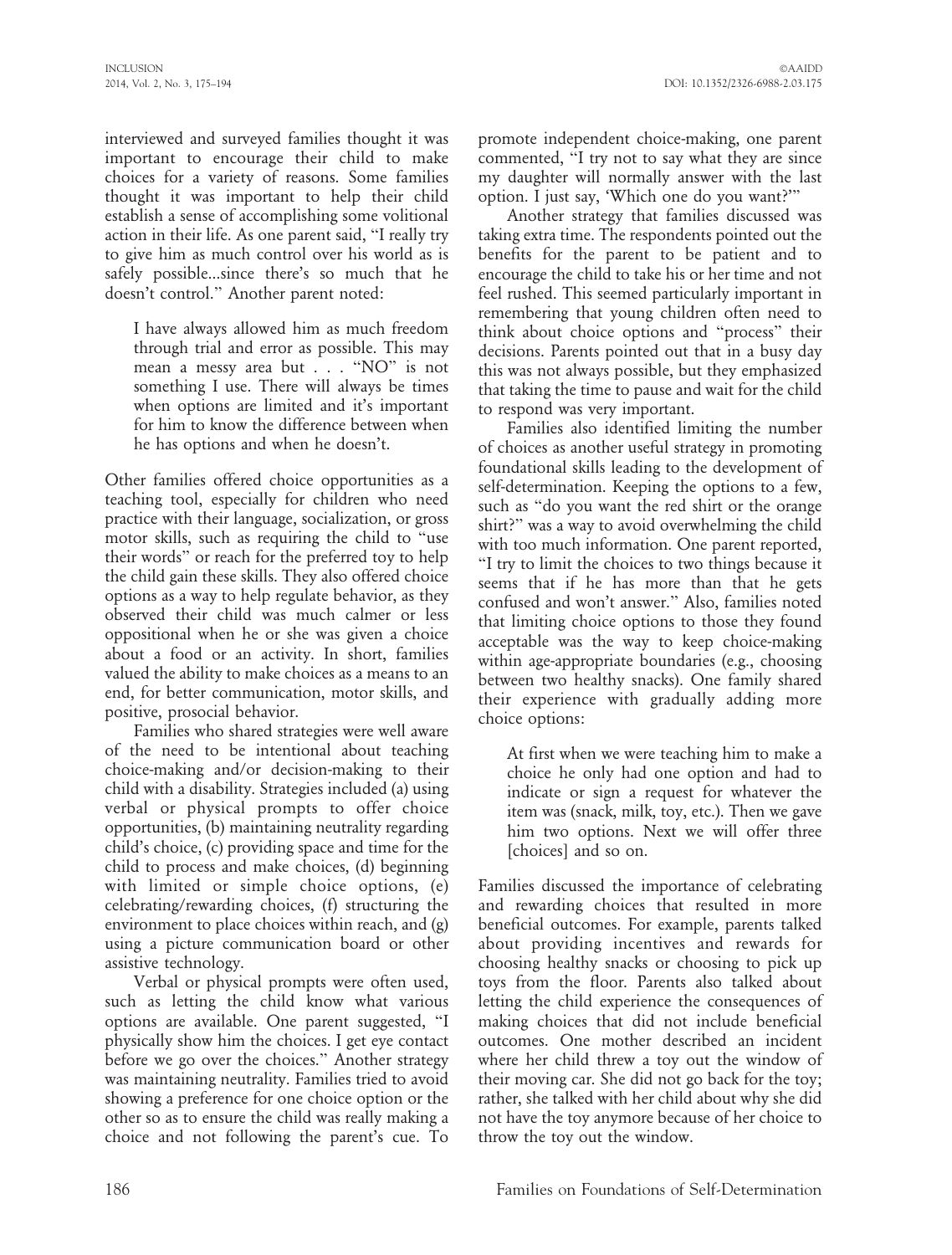Families also discussed the value of structuring the environment by placing materials or toys the child can choose to reach in an accessible manner. ''You may have a special place in each room where the child has ready access to materials or toys.'' Parents described putting drink choices on a lower shelf of the refrigerator, putting toys on low shelves and in a toy box the child could reach, and so on. One parent supported her child's choice-making by making his preferred foods accessible to him:

[The] ''I want'' phrase is good for my son with autism. When he initiates or replies, I say, ''Go get it'' renaming what it is that he chose. This has alerted me to put foods that he likes in the freezer on the bottom shelf. If I know he can't reach something, sometimes, I wait to see if he will come ask for assistance. Then, we high-five each other when he brings the item he requested.

Families also discussed creating an accessible environment through the use of assistive technology. Families described using low-tech, assistive technology to help their children make choices about what foods they want using a variety of visual aids such as placing magnets with pictures of food items on the refrigerator door or using visual icons or picture labels to encourage their child to make choices. Families also discussed using picture sequences, such as pictures of different foods or activities, enabling them to guide their child's choice-making. One parent with a child with visual impairments used a high background contrast on which to present choice options to her son.

These families also described some of the challenges they encounter or think about when offering choice opportunities. One mother discussed the need to balance nonnegotiable choices options (such as taking a bath) with negotiable ones (such as choice of a bath toy). Another mother indicated that providing choice opportunities can be overwhelming to the child at times – she noted that too many choice options ''can backfire, be confusing, and complicates thing[s].'' This mother talked of providing the right amount of choice opportunities as ''delicate.'' A mother of a son with autism described her son's difficulties letting them know what he wants:

Like this morning he was trying to point to something in the cabinet that he wanted for breakfast and it's kind of a guessing game sometimes because he doesn't know how to say ''yes'' or ''no'' appropriately for what he wants. Usually I'll say, ''Look at me,'' .... I'll have the item next to my face, and I'll say, ''Do you want this?''

Other challenges of choice-making discussed by families included balancing safety and choice options; more specifically, they discussed balancing how much freedom to give or how directive to be. One mother was not sure how to give choice opportunities and she struggled with giving too many choices leading to tantrums. Several families discussed ''giving natural consequences of choices.'' Another mother talked about her need to read her son's signals so she was aware when her son needed help making choices. If he was overwhelmed she would give him smaller or fewer choice options. Several families in the survey wrote of regulating choice opportunities by offering small or limited choice options at first. As one mother noted, ''...not free reign or he might feel too overwhelmed.'' Families of children with significant disabilities did not offer a variety of choice opportunities beyond basic self-care or play such as choice options for clothes, food, or toys. For example, one mother with a daughter with significant intellectual and physical disabilities gave the options to take baby food off of a spoon or from a bottle.

**Encourage self-regulation.** The ability of a child to self-regulate his or her emotions and behaviors is a cornerstone of early development. This was an area of challenge, however, for several families. Both interviewed and surveyed families use of strategies to help their children with self-regulation primarily fell into three areas: sensory integration, behavior management, and communication.

Some children have difficulties sorting out sensory information. Families in this study described using sensory strategies to help their children self-regulate themselves when faced with an overload of sensory information. Sensory integration refers to the ability of the brain to organize sensory information as it comes in through the senses (Dunn, 2011). Some children, particularly, perhaps, children with autism, may have trouble "filtering out" sensory information and may be overwhelmed with bright lights, background noise, or sudden changes in routine. Some families discussed strategies such as massage, hugging, yoga, shoulder pressure, bouncing, deep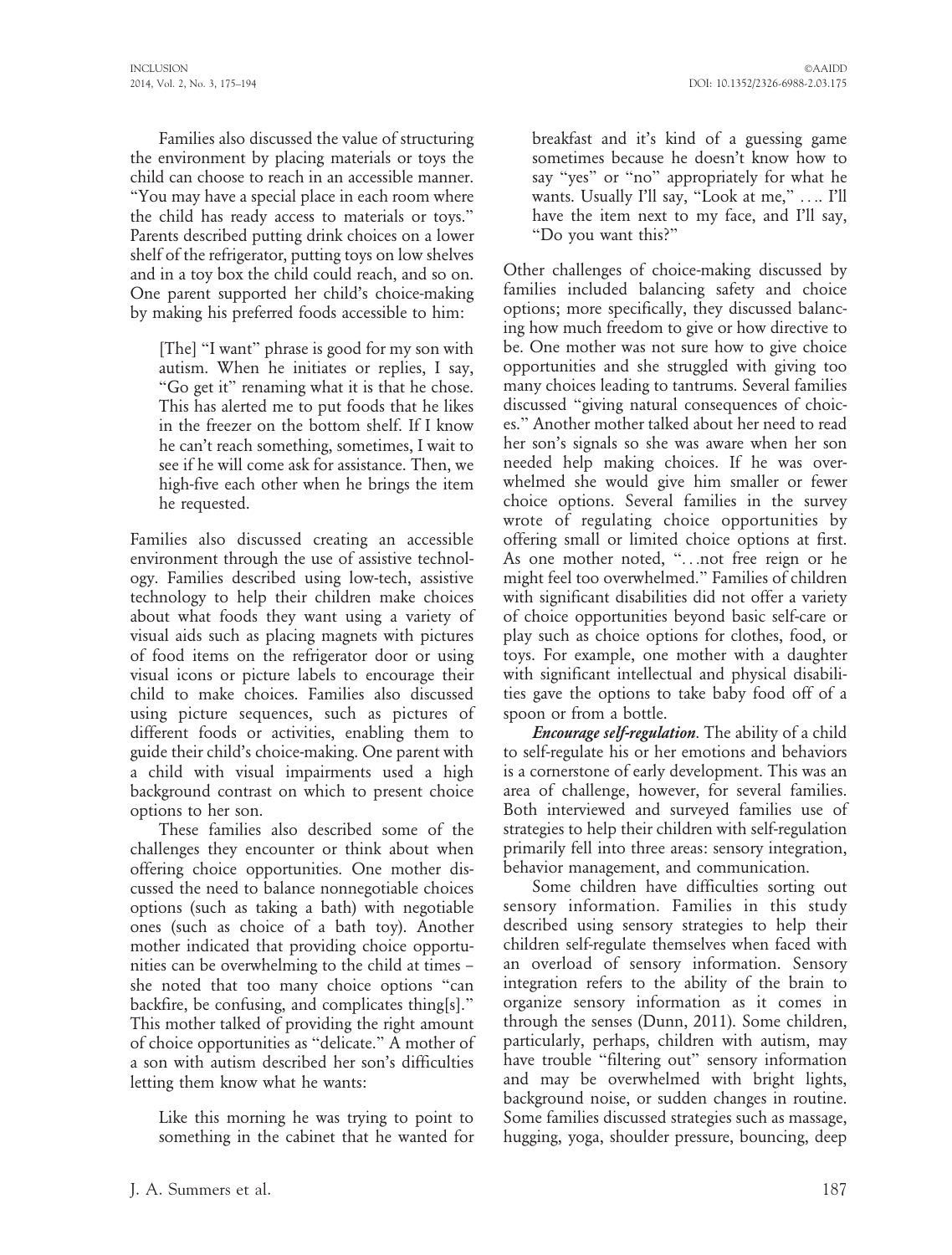breathing, holding their child in a blanket to make them feel secure, platform swing in the basement, brushing techniques, hand presses, back rubs, equine therapy, getting into nature, or reducing outside distractions to help their child to selfregulate. Although research on the efficacy of these sensory integration strategies is still ongoing, both interview and survey families in this study recommended sensory integration strategies and believed that they worked well for their children.

Some families interpreted children's difficulties with self-regulation as a behavioral issue, and thus their suggestions focused on behavioral techniques. Successful behavioral techniques identified included (a) ignoring (''I use 'active ignoring' to avoid reinforcing outbursts''), (b) reward systems (stickers or other prizes for good behavior), or (c) positive praise for quiet behavior or following through on a request. Others reported strategies that combined sensory and behavioral techniques, such as (a) limiting triggers (sugary foods, TV, fast pace), (b) using visual cues and calendars for self-regulation, or (c) providing quiet spaces. Another mother discussed using a ''time away box.'' She stated:

It helps him calm down....He gets a little overwhelmed sometimes...there's too much going on and he starts making bad choices by kicking friends or getting into their spaces, then we need the break box. And that helps him... it has a few books or some manipulatives that he can choose from...just to calm him down.

Other behavioral techniques families shared included redirecting attention from the upsetting situation to something else, modeling calm behavior, setting clear rules ahead of time, avoiding situations where the child would feel challenged, and applying consequences consistently. Pre-planning an activity, especially outside the home, was reported as a strategy families of children with autism used to help their children enter a new or unique environment. These types of strategies focused on helping the child to anticipate a change such as preparing the child ahead of time for transitions and providing advance organizers such as visual schedules or other advance warnings about an upcoming change. One parent indicated that ''explaining what is going to be happening goes a long way in preparing her for situations that are potentially trouble.''

In addition to the need to communicate to children about changes, families also noted that difficulties in self-regulation arose when children felt frustrated in their own attempts to communicate. These parents noted that their children with language delays or other communication challenges had trouble negotiating their frustration when they could not make themselves understood or when they did not know what to expect. Strategies recommended included teaching the child to ''use your words'' or asking the child to verbalize how he or she is feeling. One parent indicated that she often talked to her son to help him understand his emotions and how his actions affected others, whereas another helped by labeling the child's emotions or drawing a picture to help him understand the emotion. Families also discussed other effective strategies, including the use of verbal cues (e.g., ''How is your engine?''–a cue to explain whether he or she is sad or angry). Similarly, the use of scripted stories for social situations–talking through different ways to respond to situations that may be overstimulating – was another technique that families shared.

Many of these families also described some of the challenges they encountered when helping their son or daughter with self-regulation. One parent shared, ''It is a struggle for me – recognizing when there will be a meltdown....I feel like I am always late in figuring out those small strategies to get him to think about himself internally and how he is feeling.'' A couple of families indicated they did not know how the teacher helped their children calm down at school – but it was a big job for them. Some families expressed frustration about their inability to solve this puzzle of ''what works.'' ''I wish I knew,'' said one survey respondent, and another said, ''I often feel helpless.'' The challenge of teaching self-regulation can be a serious problem because of self-injurious behaviors. One family member said, ''We need help on the head banging. We don't know what to do besides put her in her crib...but then she bangs her head on the wall.''

In short, these comments illustrate that helping a child develop self-regulation skills was a very challenging experience for the families. Strategies worked for some children but not for others, and further, strategies that worked sometimes or in particular situations did not work in others for the same child. Families emphasized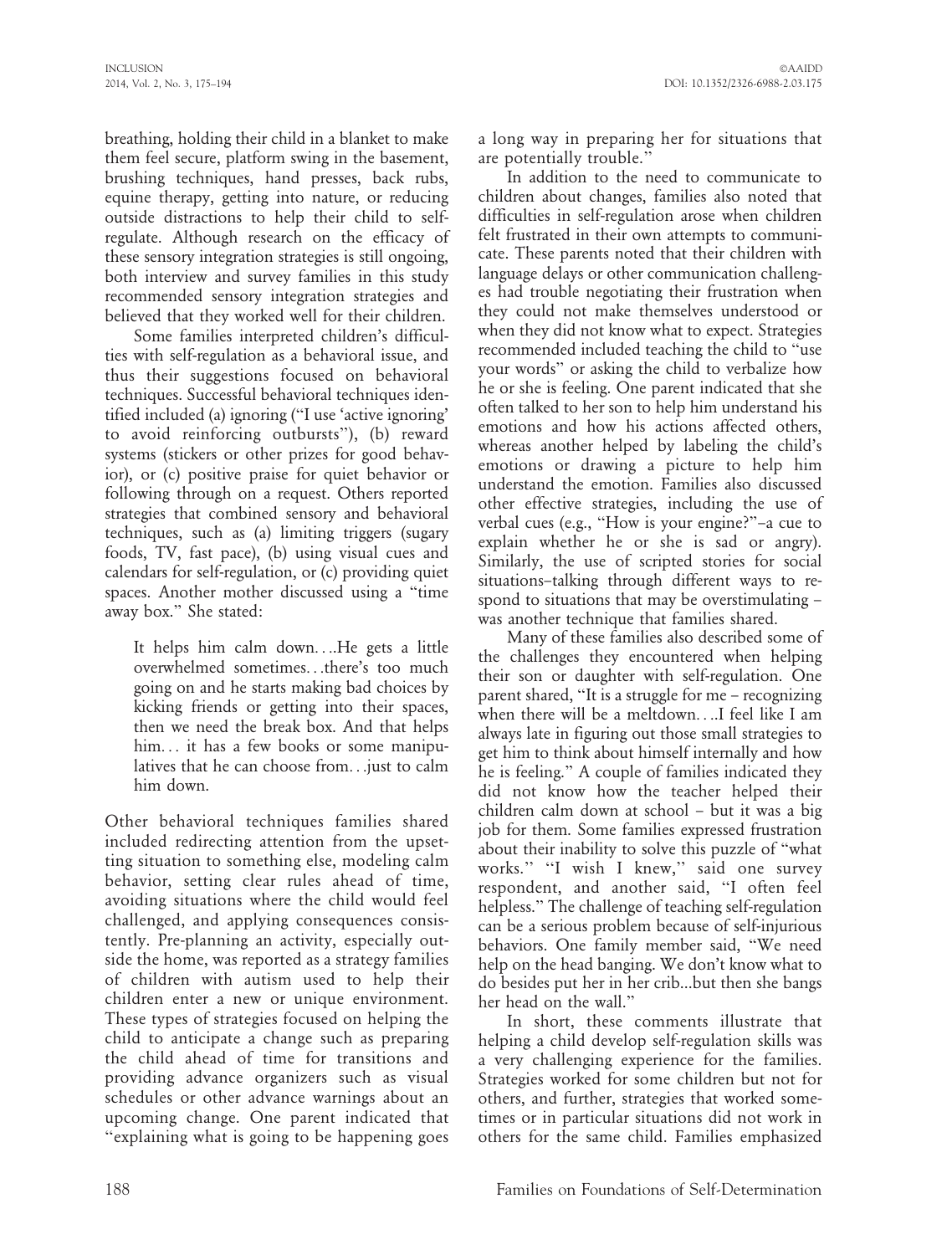remaining clear, calm, and trying a wide variety of strategies to reduce sensory overload and enhance communication.

Support engagement. Engagement is the third component of foundational skills promoting the development of self-determination. Children who self-regulate can be more engaged with people and their environment. Furthermore, opportunities for choice-making can help a child be more engaged and self-regulating (Palmer et al., 2013). The majority of the participants had thought about engagement and as one parent noted, ''This is still his [son's] biggest area of challenge."

There was a range of family ingenuity in encouraging their children to engage with activities or materials for longer periods of time and in different ways. Some of the intentional strategies families used to increase engagement included (a) pacing activities, (b) using humor to help engage, (c) making up songs to go with activities, (d) encouraging peers and siblings to play, (e) teaching appropriate social responses, and (f) reading their child's cues. These families also focused on increasing social interactions through play dates and other planned interactions (e.g., swim class, dance class). Families described encouraging engagement by giving access to preferred activities and materials and ''following the child's lead.''

Family members tried to make activities look and sound fun with a variety of strategies, including (a) creating excitement, (b) playing with the child themselves, or (c) getting other children to play with the child. One mother said, ''Sometimes I send him out to the sandbox with a story starter in his head. I tell a story about how Bob the Builder is going to build a town on the beach and I wonder what that will look like... He will stay in the sand for an hour if I let him!'' Another parent shared:

For my son I have to make the activity super exciting, using big facial gestures and tone of voice. I then ''direct'' him to the activity and once he's seen it or touched it, I make a big deal about it and get him laughing. If I do, then he's willing to stay with the activity for a whole 3 minutes. [Sigh].

For many families there was a connection between allowing opportunities to make choices and their child's sustained engagement. ''You need to do something they like to do," as one family member put it. Another family member agreed, ''When I introduce new toys or activities I allow him to explore and foster his own interpretation of the item. I then go ahead and sit down and play with him.'' Other families also talked about ways to create a sense of novelty through new toys or finding new ways to play with old toys. For some children, especially in families with a child with autism, family members thought it was important for their child to engage in a variety of activities. ''We make a conscious effort to make sure our son doesn't spend all his time staring/ playing with only a limited number of toys.'' Even when this was not the issue, some families described giving multiple items so that the child could have choices.

Families also reported that some children engaged more appropriately for longer periods when they reduced potential distractions, such as the TV or number of people. Strategies varied across children. One family member described the need to reduce sounds and distractions while two others noted that quiet background music seemed to help their children be more active and engaged. A couple of parents also noted that limiting the selection of items, such as toys and activities, that were offered helped their child to maintain engagement.

Many of the respondents used strategies to gradually increase the amount of time their child would engage with an activity or material. Their strategies involved presenting a new activity for a short period and then going back to the previous activity, or setting timers for their child for a brief period (e.g., 3 min) and asking him or her to stick with an activity until the timer went off. Others gave a ''count down'' to be done with the activity such as ''one more turn each'' or ''one more minute till play time is all done.'' Parents also spoke of the value of using visual schedules to foster their child's engagement.

Families also described challenges they encountered when supporting engagement of their son or daughter. They reported wide variation in the issues they faced regarding encouraging engagement for their child. Some families discussed issues such as how to balance change with predictability. A couple of families discussed how their child's fatigue hindered his or her ability to engage. Other families indicated they had no problem with encouraging engagement. In fact, for those with a child who had autism, the problem was sometimes quite the opposite. As one family member put it, ''Our difficulty is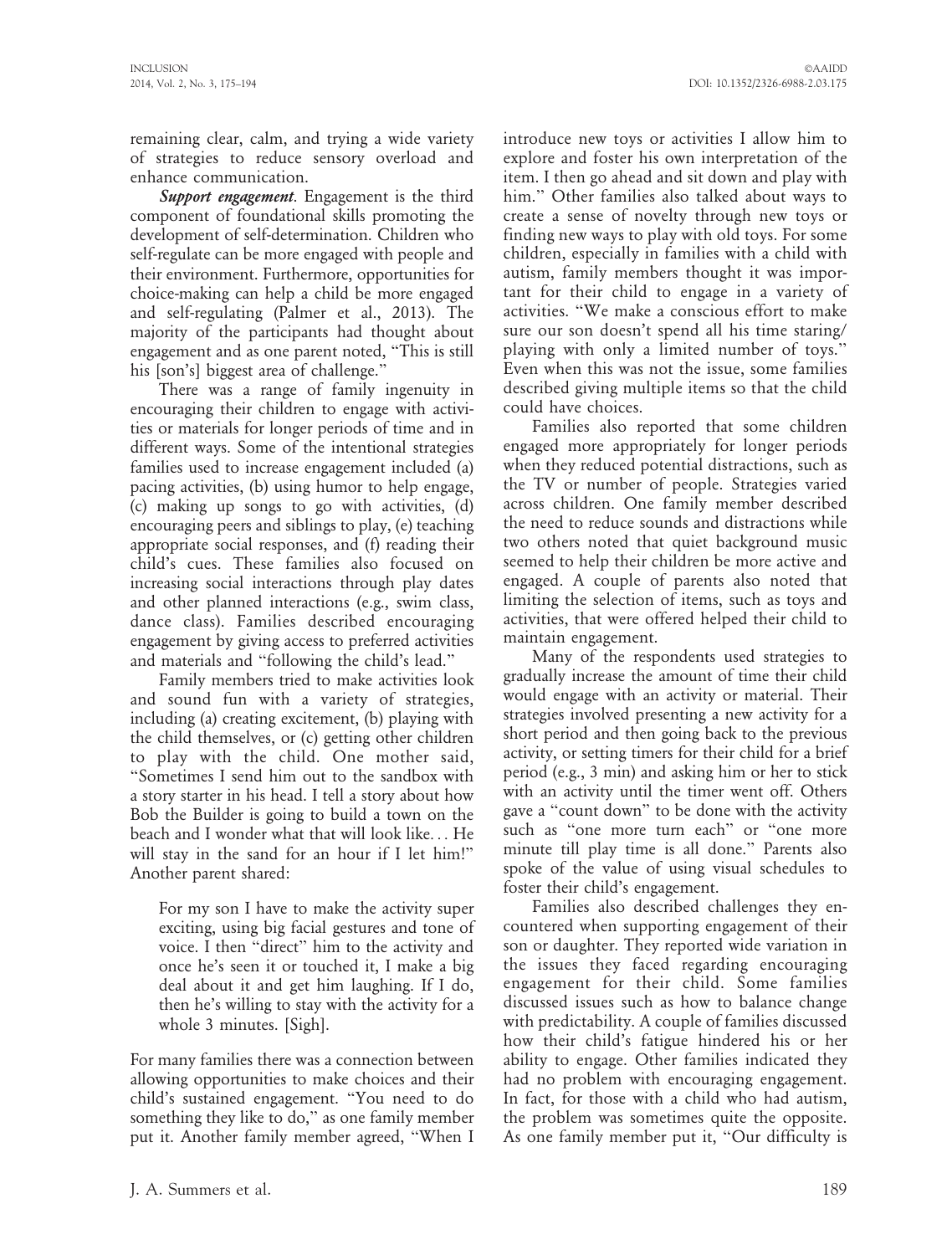in stopping activities.'' Another family member said, ''When he gets a new toy or even new shoes he will sleep with it and become obsessed with that item for quite a while.'' For these particular family members, the problem is in helping their child disengage with an activity when it is time for a transition.

To summarize, some of the tips on promoting engagement seem contradictory: providing a wide range of choice options versus limiting choice options, reducing distractions versus providing background sound, and making activities novel versus taking it slow with new things. However, given the individual qualities of each child and the unique circumstances of each family, the range in strategies makes sense. It appears that families use trial and error to adapt to the unique characteristics of their child. Given the diverse pool of strategies parents used, perhaps the common bond they shared was to carefully notice and then intentionally respond to their children's behavior. As one family member said, ''Being in tune is the key.''

#### **Discussion**

The family members in this study expressed a variety of expectations for effective partnerships with practitioners that they believed to be important in helping them meet their children's needs in developing the foundational skills leading to the development of self-determination. These included the need for practitioners to (a) recognize them as a family, (b) build two-way communication, (c) establish a foundation of trust and high expectations, and (d) respond to their unique family and child characteristics. None of these findings would come as a surprise to the Turnbulls. Their work in advocating for true partnerships between families and practitioners dates back to some of their earliest publications. Parents Speak Out: Views From the Other Side of the Two-Way *Mirror*, first published in 1978, was one of the earliest attempts to shed light on the family perspective (Turnbull & Turnbull, 1978). Their textbook, Families, Professionals, and Exceptionality: Positive Outcomes Through Partnerships and Trust, now in its Seventh Edition (Turnbull, Turnbull, Erwin, Soodak, & Shogren, 2015), is the most widely adopted textbook on relationships between families of children with disabilities and professionals in special education in the United States.

Its purpose is to foster understanding between families and practitioners. The use of ''trust'' in the title is itself indicative of the Turnbulls' agreement with the families in this study. High expectations for the child with a disability is also a persistent theme for the Turnbulls; in numerous presentations and conversations, they consistently raised the bar of expectations for people with significant disabilities, including achieving a "rich life" (Turnbull & Turnbull, 2000) and even more: ''an enviable life'' (e.g.,Turnbull, 2009). Finally, throughout their careers, they have articulated a persistent theme about the importance of *listening* to families. In summary, the nuances of high quality partnerships advocated by the Turnbulls is a theme carried on in this article, both in the findings we report here about partnership, and in the methodology we chose – (i.e., listening to what families have to say about building foundational skills leading to the development of self-determination).

With respect to the second research question in this study, ''What do families think about providing opportunities for developing these skills, and how do they provide such opportunities?'' we learned that families found it important to (a) offer opportunities for choice-making opportunities to their children and to teach them how to make choices, (b) find ways to help their children's self-regulation, and (c) encourage and expand their children's ability to engage appropriately with materials or others. The strategies they employed and recommended involve a combination of providing intentional adult facilitation and cues, and creating responsive and accessible environments for their children. In all three of these areas, they also encountered stressors and/or challenges. The families shared a wide variety of strategies they used with their children to develop choice-making, self-regulation, and engagement skills. These strategies (a) provided intentional adult facilitation and cues, and (b) created responsive and accessible environments. Brotherson et al. (2008) found that a family's characteristics influenced how it supports and provides opportunities for young children with disabilities to develop the foundational skills leading to the development of self-determination. This was true in this study as well. Many participants were intentional in their support of foundational skills for their children and had the time and resources to do so.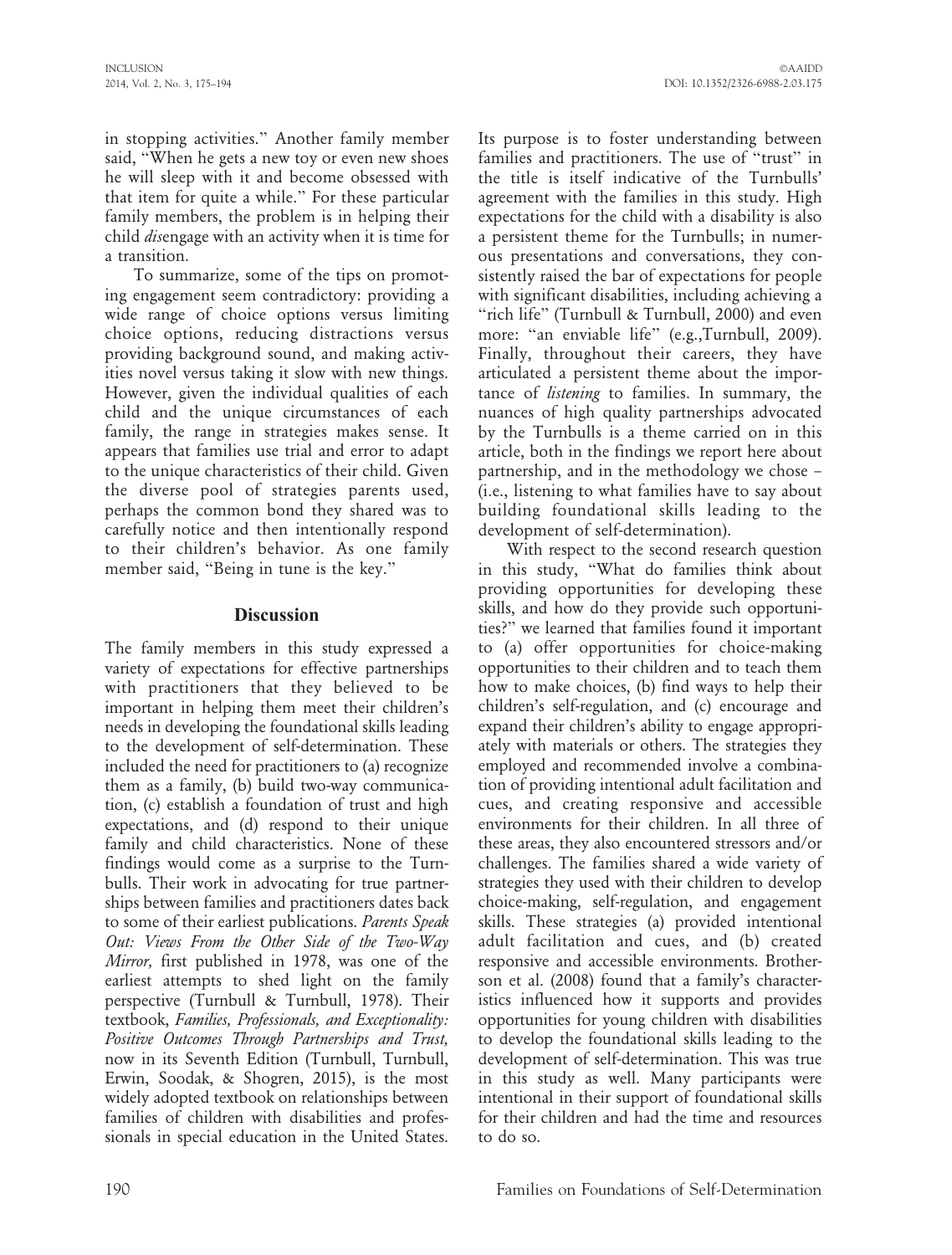The findings for this second research question illustrate another important belief the Turnbulls hold firmly: that families have a great deal of wisdom to share. This belief also has roots from the earliest days of their careers, when they advocated for parents as critical and best advocates for their children in the context of ensuring the ''appropriate'' part of Free and Appropriate Public Education, shortly after the initial passage of the Individuals With Disabilities Education Act (e.g., Goldstein, Strickland, Turnbull, & Curry, 1980; Turnbull & Learnard, 1981; Turnbull, Strickland, & Goldstein, 1978). Over the years they have consistently gathered family perspectives and advocated for practitioners to listen to the wisdom of parents on topics that include (a) mainstreaming (Turnbull & Winton, 1983), (b) early intervention family service plans (Summers et al. 1990), (c) educational outcomes (Turnbull & Vohs, 1994), (d) behavior (Turnbull & Ruef, 1996), and (e) advocacy (Wang, Mannan, Poston, Turnbull, & Summers, 2004). Certainly this article, which gives the perspectives of families about what works and does not work with their children with respect to building three foundational skills leading to the development of self-determination, is a product of that same line of work.

Even more, this work is an example of ''family wisdom'' (see, e.g., Turnbull et al., 2009), in which the Turnbulls make the case for the validity of the knowledge and wisdom families have to offer. Ann Turnbull came across the idea in the work of Buysse & Wesley (2006) who defined evidencebased practice in early childhood as ''a decisionmaking process that integrates the best available research evidence with family and professional wisdom and values'' (p. 12). The idea that research alone is not the only yardstick of evidence-based practice is not new; the inclusion of professional judgment and wisdom in applying practices to individual needs, along with a recognition of patient preferences and values, has been a part of the medical community for some time (see, e.g., Melnyk & Fineout-Overholt, 2011). But the idea that *families* also have wisdom to contribute to the body of evidence-based practice, is still a little difficult for many professionals to swallow. Yet the Turnbulls persevered in advocating for the possibility that families may have as much to say about what works as practitioners, and even (gasp!) researchers. For example, parents in this study described using evidence-based strategies such as (a) prompting and fading (Barton & Pavilanis,

2012; Barton, Reichow, Wolery, & Chen, 2011; Chambers & Horn, 2010; Schwartz, Billingsley, & McBride, 1998), and (b) advance cues and scripted stories (Broek et al., 1994; Ganz & Flores, 2010; Grey, 1994, 1995; Hemmeter, Ostrosky, & Corso, 2012; Whalon, Hanline, & Woods, 2007). We recognize that this sample, consisting as it does of middle and upper-middle income families, may be more well-read or involved than others. Nevertheless, it is clear that these families do have a good understanding of what they need to do to meet their child's needs.

Several limitations are to be noted in this study. In the interviews, credibility would have been enhanced with prolonged engagement; ideally researchers could have spent more time over several occasions with each of the parents interviewed. A second limitation was the use of convenience sampling for both studies, which resulted in a sample of volunteer participants who were not randomly selected and not representative of the diverse population in the United States. A more purposive sampling grid and intentional recruitment would have yielded a more diverse and random sample. We did conduct subsequent and separate studies focusing exclusively on participants who are underrepresented and from more diverse income brackets (Haines et al., 2012; Zheng et al., in press).

#### Summary

Tapping into the knowledge and wisdom that parents have has the potential to strengthen partnerships between families and service providers because of the nature of the exchange of information. It may lead to equalize the balance of power between families and practitioners so there is an equal and respected exchange of ideas. The consistency of seeking out and incorporating family knowledge and wisdom into instructional planning and implementation may strengthen communication and partnership between adults from the home and school. For example, the results of this study provided input into the design of our Foundations for Self-Determination intervention, in that it provided guideposts for what families might find both acceptable and useful within the context of their family lives. Both professional knowledge and wisdom and family knowledge and wisdom needs to be understood and blended (Buysse, Wesley, Snyder, & Winton,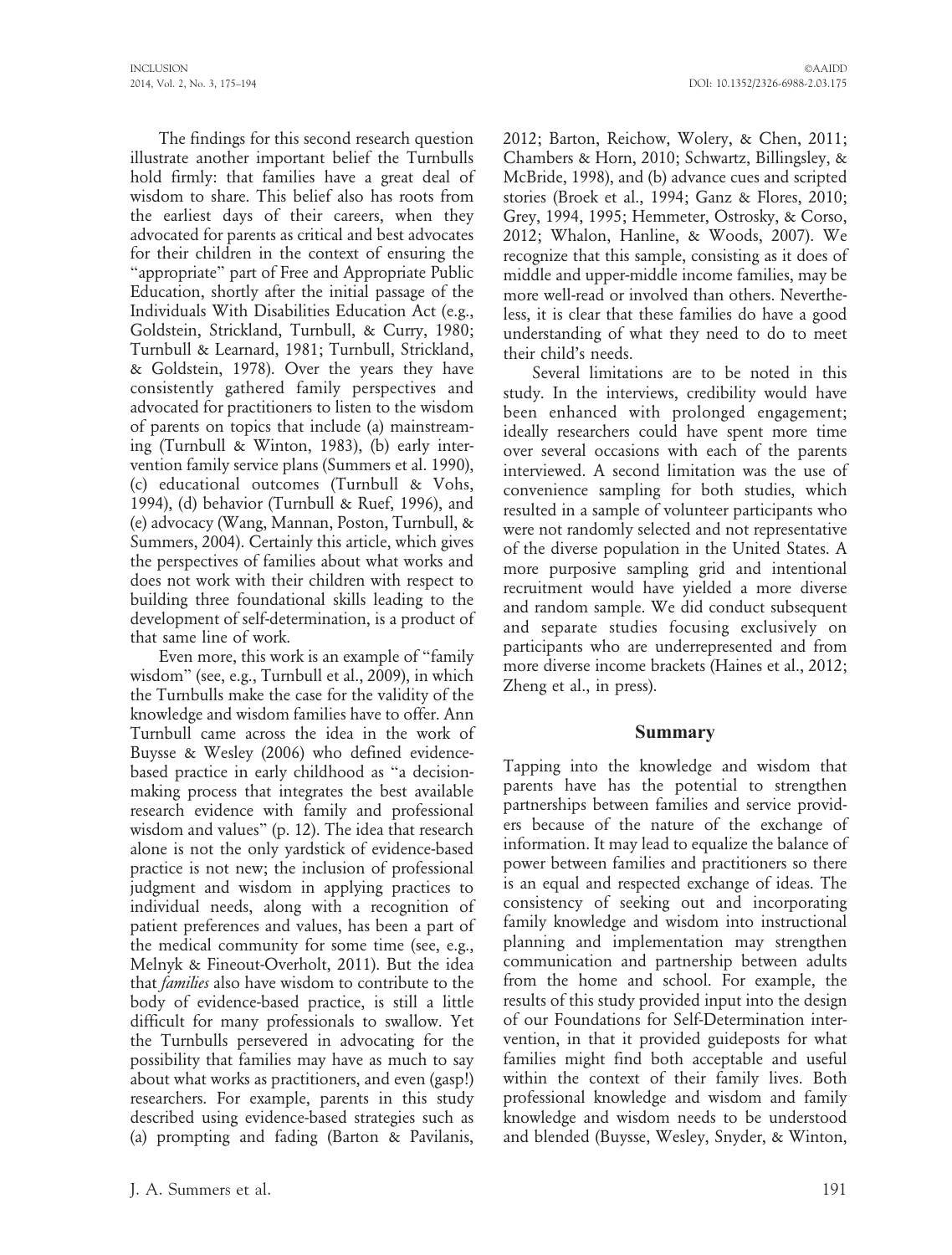2006). By tapping into the knowledge and wisdom of both families and practitioners, we can develop successful and effective partnerships to help children develop foundational skills to promote the development of self-determination.

Sharing information may be quite valuable to practitioners in establishing individualized and effective practices to facilitate skills that lead to the development of self-determination across a variety of contexts at school (e.g., playground, classroom, and stairwell). Thus, practitioners do not have to start from scratch but can gain critical insights about what has been successful (or unsuccessful) at home and then translate and embed that information into the school environment. This may have an immediate benefit for the child because the probability that mastery and generalization of skills can occur is maximized when strategies are consistent across environments. In summary, the knowledge and wisdom shared by families can provide a unique and lasting contribution to the growing knowledge base in the field and may also have immediate and personalized benefits for practitioners and the families and children they are ultimately working to serve. Practitioners need to focus on the family and build partnership – an idea espoused by the Turnbulls over 30 years ago, but which still bears repeating today.

#### References

- Anfara, V. A., Brown, K. M., & Mangione, T. L. (2002). Qualitative analysis on stage: Making the research process more public. Educational Researcher, October, 28–38. doi: 10.3102/ 0013189X031007028
- Barton, E. E., & Pavilanis, R. (2012). Teaching pretend play to young children with autism. Young Exceptional Children, 15(1), 5–17.
- Barton, E. E., Reichow, B., Wolery, M., & Chen, C-I. (2011). We can all participate! Adapting circle time for children with autism. Young Exceptional Children, 14(2), 2–21.
- Broek, E., Cain, S. L., Dutkiewicz, M., Fleck, C., Gray, B., Gray, C.,... Moore, L. (Eds.). (1994). The original social story book. Arlington, TX: Future Education. www.thegraycenter.org
- Brotherson, M. J., Cook, C. C., Erwin, E. J., & Weigel, C. J. (2008). Understanding selfdetermination and families of young children with disabilities in home environments. Journal of Early Intervention, 31, 22–43. doi: 10. 1177/1053815108324445
- Buysse, V., & Wesley, P. (2006). How did it emerge. In V. Buysse & P. W. Wesley (Eds.), Evidence-based practice in the early childhood field (pp. 1–34). Washington, D.C.: Zero to Three.
- Carlson, J. (2010). Avoiding traps in member checking. The Qualitative Report, 15(5), 1102– 1113.
- Chambers, C. R., & Horn, E. M. (2010). Strategies for family facilitation of play dates. Young Exceptional Children, 13(3), 2–14.
- Charmaz, K. (2006). Constructing grounded theory: A practical guide through qualitative analysis. Thousand Oaks, CA: Sage.
- Creswell, J. (2012). Qualitative inquiry and research design: Choosing among five traditions (3rd ed.). Thousand Oaks, CA: Sage.
- Dunn, W. (2011). Sensory processing: Tools for supporting young children in everyday life. In C. J. Groark, (Series Ed.) & S. P. Maude (Vol. Ed.), Early childhood intervention: Shaping the future for children with special needs and their families, Vol. 2. Proven and promising practices in EI/ECSE (pp.137–165). Santa Barbara, CA: ABC-CLIO/Praeger.
- Erwin, E., Brotherson, M., Palmer, S., Cook, C., Weigel, C., & Summers, J. (2009). How to promote self-determination for young children with disabilities. Young Exceptional Children, 12, 27–37. doi: 10.1177/ 1096250608329611
- Erwin, E., & Brown, F. (2003). From theory to practice: A contextual framework for understanding self-determination in early childhood environments. Infants and Young Children, 16(1), 77–87. doi: 10.1097/00001163- 200301000-00008
- Ganz, J. B., & Flores, M. M. (2010). Supporting the play of preschoolers with autism spectrum disorders: Implementation of visual scripts. Young Exceptional Children, 13(2), 58–70. doi: 10.1177/1096250609351795
- Goldstein, S., Strickland, B., Turnbull, A. P., & Curry, L. (1980). An observational analysis of the conference. Exceptional Children, 46, 278– 286.
- Grey, C. (1994). The social story kit. In C. Gray (Ed.), The new social story book (pp. 215–224). Arlington, TX: Future Horizons.
- Grey, C. (1995).Teaching children with autism to ''read'' social situations. In K. A. Quill (Ed.), Teaching children with autism strategies to enhance communication and socialization (pp. 219–241). Albany, NY: Delmar.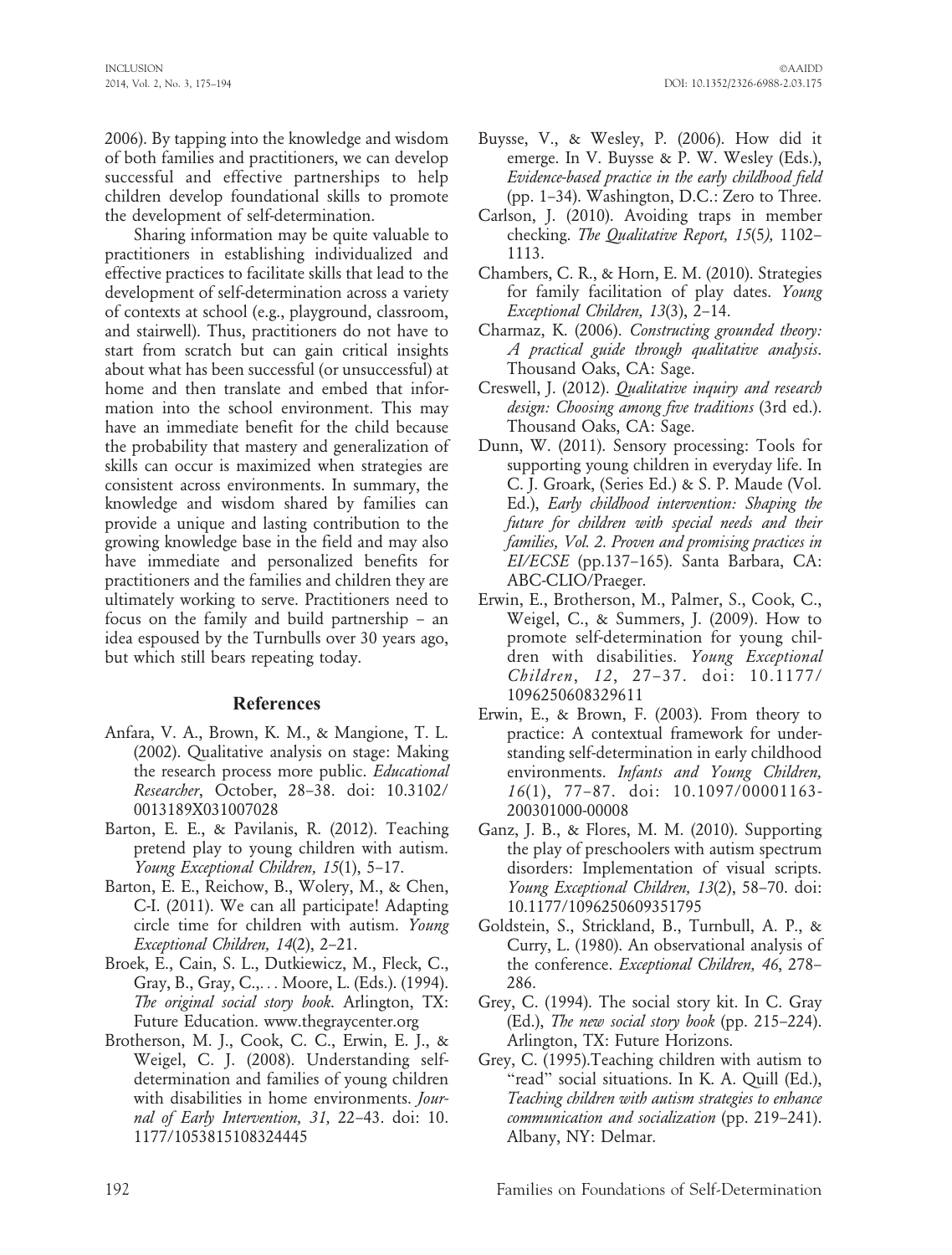- Haines, S. J., Summers, J. A., Palmer, S. P., Stroup-Rentier, V. L., Wu, H. Y., Szu, S.Y., & Turnbull, A. P. (2012). Immigrant parents' perceptions of fostering foundational skills for self-determination. Manuscript in preparation.
- Hemmeter, M. L., Ostrosky, M. M., & Corso, R. M. (2012). Preventing and addressing challenging behavior: Common questions and practical strategies. Young Exceptional Children 15(2), 32–46. doi: 10.1177/ 1096250611427350
- Kleinsasser, A. M. (2000). Researchers, reflexivity, and good data. Theory Into Practice, 39,155– 162.
- Lynch, E. W., & Hanson, M. J. (Eds.). (2011). Developing cross-cultural competence: A guide for working with children and their families (4th ed.). Baltimore, MD: Paul H. Brookes.
- Melnyk, B. M., & Fineout-Overholt, E. (2011). Evidence-based practice in nursing  $\mathfrak{S}$  healthcare: A guide to best practice  $(2^{nd}$  ed.). Philadelphia, PA: Lippincott Williams & Wilkins.
- Miles, M. B., & Huberman. M. (1994). An expanded sourcebook of qualitative data analysis (2nd ed.). Thousand Oaks, CA: Sage.
- Nota, L., Ferrari, L., Soresi, S., & Wehmeyer, M. L. (2007). Self-determination, social abilities, and the quality of life of people with intellectual disabilities. Journal of Intellectual Disability Research, 51, 850–865. doi: 10.1111/j.1365– 2788.2006.00939.x
- Palmer, S., Summers, J. A., Brotherson, M. J., Erwin, E., Maude, S., Stroup-Rentier, V., ... Haines, S. (2013). Building a foundation for self-determination in early childhood: An inclusive model for children with disabilities. Topics in Early Childhood Special Education, 33(1), 38–47. doi: 10.1177/0271121412445288
- Palmer, S., & Wehmeyer, M. L. (2003). Promoting self-determination in early elementary school: Teaching self-regulated problem-solving and goal setting skills. Remedial and Special Education, 24, 115–126. doi: 10.1177/ 07419325030240020601
- Saldaña, J. (2013). The coding manual for qualitative researchers. (2nd ed.). Thousand Oaks, CA: Sage.
- Schwartz, I. S., Billingsley, F. F., & McBride, B. M. (1998). Including children with autism in inclusive preschools: Strategies that work. Young Exceptional Children, 1(2), 19–26.
- Shogren, K. A. (2011). Culture and self-determination: A synthesis of the literature and

directions for future research and practice. Career Development for Exceptional Individuals, 34, 115–127. doi: 10.1177/ 0885728811398271

- Shogren, K. A., & Turnbull, A. P. (2006). Promoting self-determination in young children with disabilities: The critical role of families. Infants and Young Children, 19(4), 338–352.
- Summers, J. A., Dell'Oliver, C., Turnbull, A. P., Benson, H. A., Santelli, B., ... Siegel-Causey, E. (1990). Examining individualized family service plan process: What are family and practitioner preferences. Topics in Early Childhood Special Education, 10(1), 78–99.
- Turnbull, A. P. (2009, July). Summer School on Inclusion Through Education, Research, and Advocacy, Dublin, Ireland: Presentation entitled ''Transitioning to Enviable Lives: From Evidence-based Practice to Wisdom-based Action.''
- Turnbull, A. P., & Leonard, J. (1981). Parent involvement in special education: Emerging advocacy roles. School Psychology Review, 10(11), 37–44.
- Turnbull, A. P., & Ruef, M. (1996). Family perspectives on problem behavior. Mental Retardation, 34(5), 280–293.
- Turnbull, A. P., Strickland, B., & Goldstein, S. (1978). Training professionals and parents in developing and implementing the IEP. Education and Training of the Mentally Retarded, 13, 414–426.
- Turnbull, A. P., Summers, J. A., Gotto, G., Stowe, M., Beauchamp, D., Klein, ... Zuna, N. (2009). Fostering wisdom-based action through web 2.0 communities of practice: An example of the early childhood family support community of practice. Infants  $\mathfrak{S}$ Young Children, 22, 54–62.
- Turnbull, A. P., & Turnbull, H. R. (Eds.). (1978). Parents speak out: Views from the other side of the two-way mirror. Columbus, OH: Charles E. Merrill.
- Turnbull, A. P., & Turnbull, H. R. (2000). Achieving "rich" lifestyles. Journal of Positive Behavior Interventions, 2(3), 190–192.
- Turnbull, A. P., & Turnbull, H. R. (2001). Selfdetermination for individuals with significant cognitive disabilities and their families. Journal of the Association for Persons with Severe Handicaps, 26(1), 56–62.